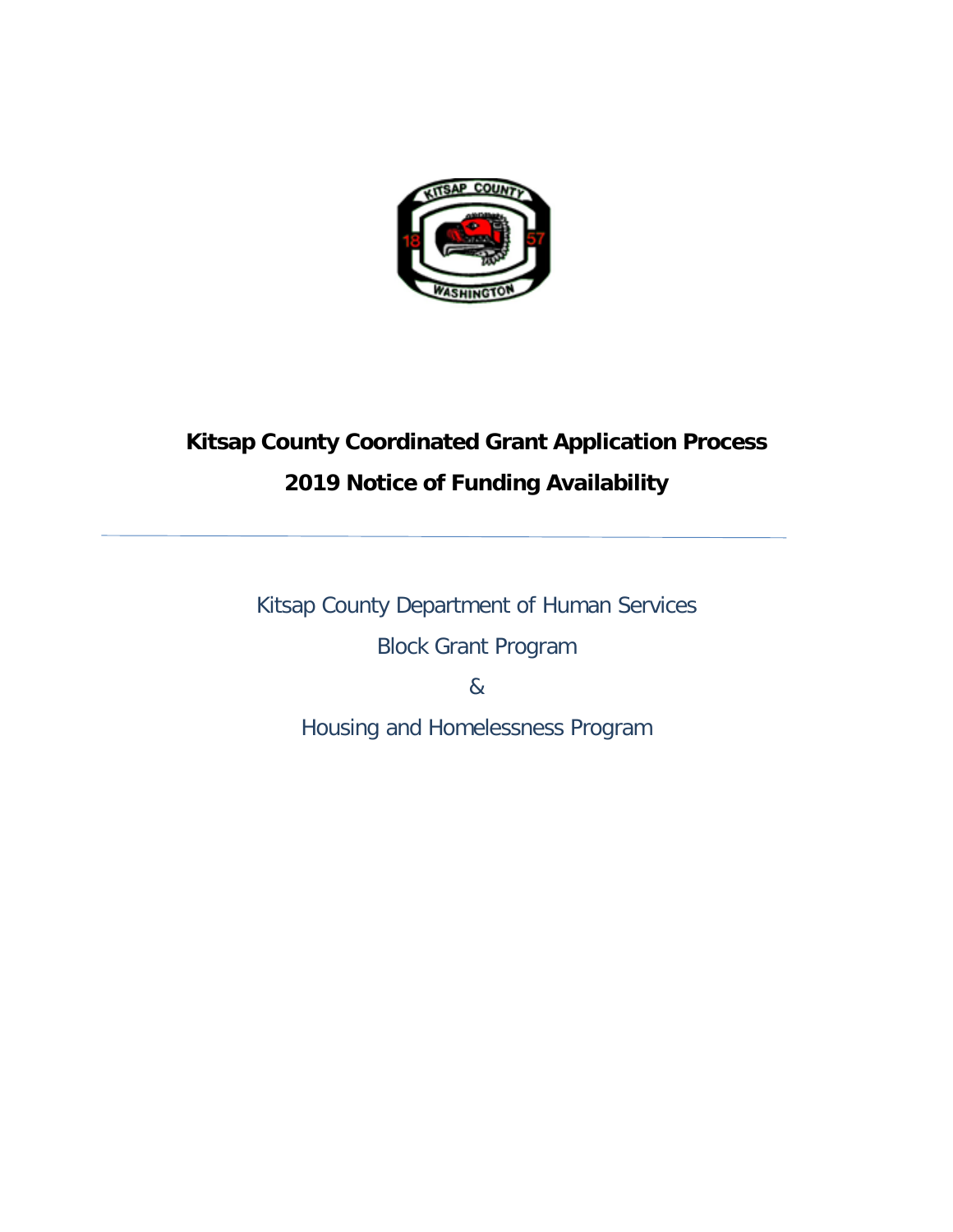## Table of Contents

| <b>Staff Contacts</b>                            | 3  |
|--------------------------------------------------|----|
| <b>Application Schedule</b>                      | 4  |
| About the Funding                                | 6  |
| <b>Eligible Applicants</b>                       | 8  |
| <b>Funds Available</b>                           | 8  |
| <b>Application Access and Submission</b>         | 12 |
| <b>Application Assistance</b>                    | 13 |
| Contracting                                      | 14 |
| Appendix A: Eligibility and Risk Assessment Tool | 16 |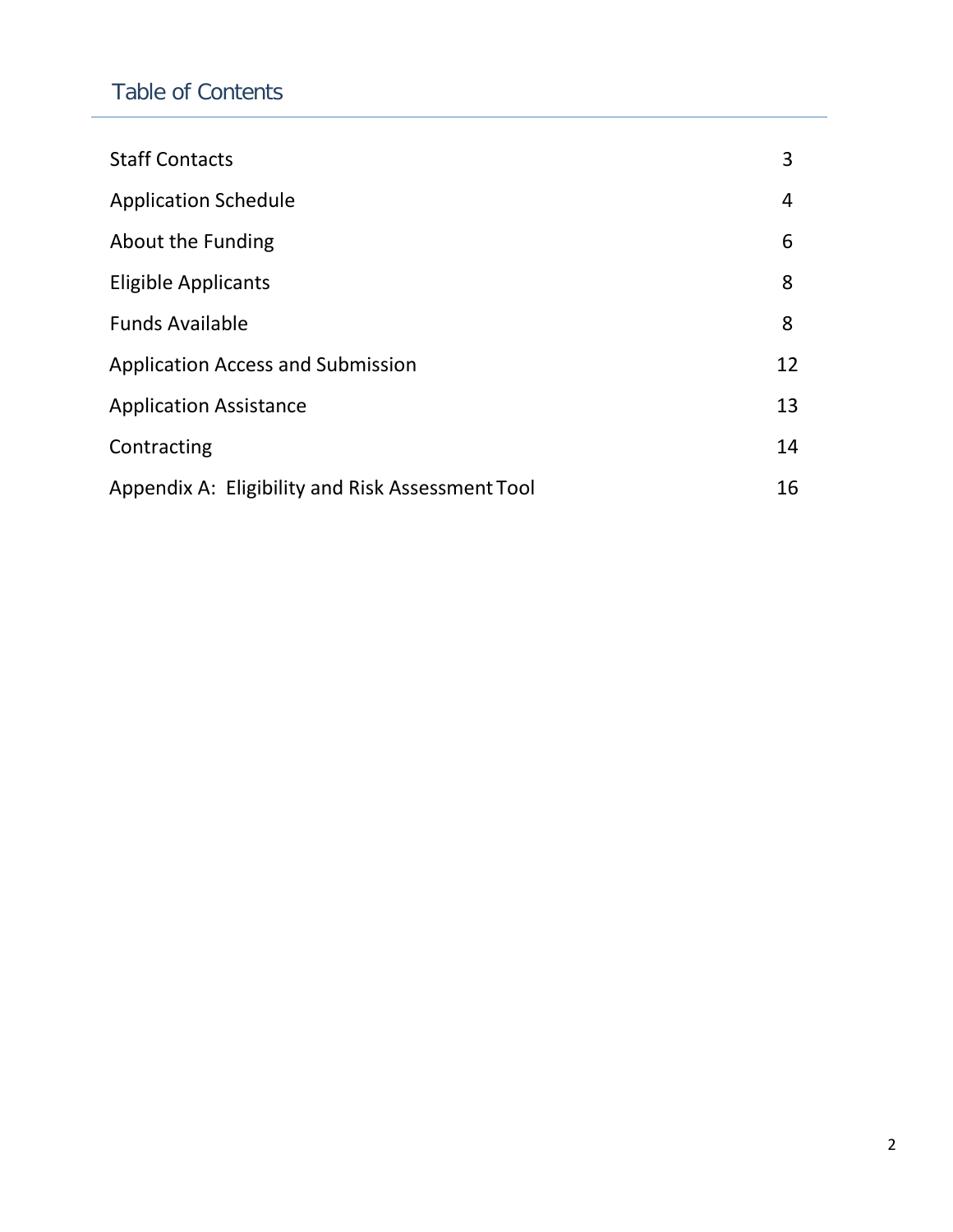## **Staff Contacts:**

### **Kitsap County Block Grant Program**

*Administers Community Development Block Grant (CDBG) and HOME Investment Partnership Program (HOME) funds*

[http://www.kitsapgov.com/hs/block\\_grant\\_program/cdbg.htm](http://www.kitsapgov.com/hs/block_grant_program/cdbg.htm)

| <b>Mailing Address:</b> | Kitsap County Block Grant Program<br>Department of Human Services<br>345 6 <sup>th</sup> Street, Suite 400<br>Bremerton, WA 98337 |
|-------------------------|-----------------------------------------------------------------------------------------------------------------------------------|
| <b>Staff Contacts:</b>  | Bonnie Tufts, Block Grant Manager<br>$(360)$ 337-4606<br>btufts@co.kitsap.wa.us                                                   |
|                         | Shannon Bauman, Block Grant Planner<br>(360) 337-7272                                                                             |

**Kitsap County Housing and Homelessness Program** 

*Administers Homeless Housing Grant Program (HHGP) and Affordable Housing Grant Program (AHGP) funds and Consolidated Homeless Grant Program (CHG) funds* http://www.kitsapgov.com/hs/housing/housing\_grant.htm

[sbauman@co.kitsap.wa.us](mailto:sbauman@co.kitsap.wa.us)

| <b>Mailing Address:</b> | Kitsap County Housing and Homelessness Program<br>Department of Human Services<br>345 6 <sup>th</sup> Street, Suite 400<br>Bremerton, WA 98337 |
|-------------------------|------------------------------------------------------------------------------------------------------------------------------------------------|
| <b>Staff Contacts:</b>  | Kirsten Jewell, Program Coordinator<br>(360) 337-7286<br>kjewell@co.kitsap.wa.us                                                               |
|                         | Cory Derenburger, Program Specialist<br>(360) 337-7287<br>cderenbu@co.kitsap.wa.us                                                             |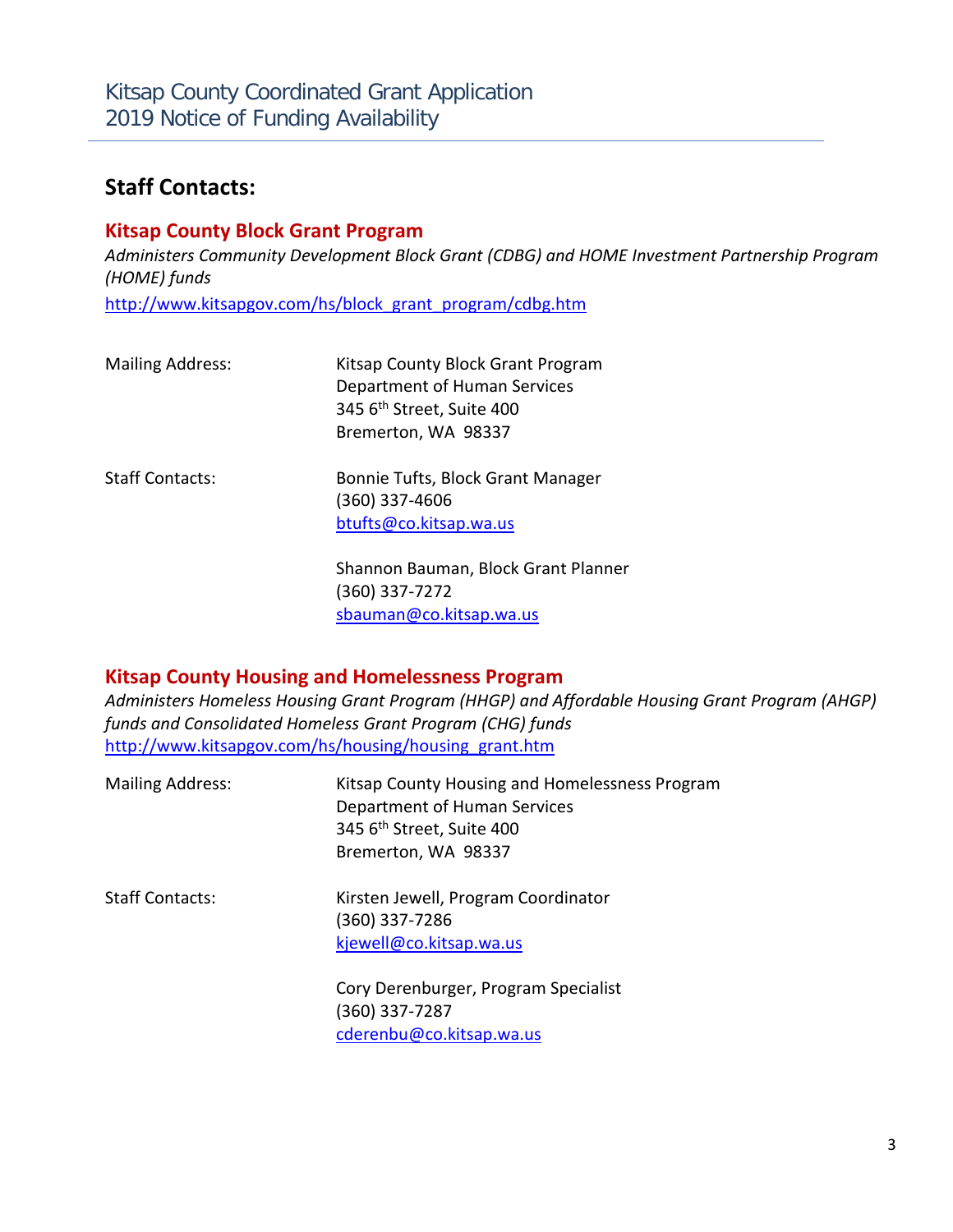| Friday                        | 4/27/18          | 2019 Draft Policy Plans available - Posted on Coordinated Grant Application<br>Website. 15-day comment written period opens - announcement in Kitsap Sun<br>and on Coordinated Grant Application website |  |  |
|-------------------------------|------------------|----------------------------------------------------------------------------------------------------------------------------------------------------------------------------------------------------------|--|--|
| Wednesday                     | 5/9/18           | Notice of Funding Availability (NOFA) for all capital and services applications -<br>Posted to Coordinated Grant Application website                                                                     |  |  |
| <b>Monday</b>                 | 5/14/18          | Written Comment Period Closes for 2019 Draft Policy Plans                                                                                                                                                |  |  |
| <b>Monday</b>                 | 5/14/18          | Board of County Commissioners Public Hearing and Action on 2019 Policy<br>Plans - Kitsap County Administrative Building, Commissioner Chambers,<br>614 Division Street, Port Orchard, 5:30pm             |  |  |
| <b>Tuesday</b>                | 5/15/18          | Technical Assistance Meeting (MANDATORY) - WSU Classroom, Norm Dicks<br>Government Center, 345 6 <sup>th</sup> Street, Suite 406, Bremerton<br>Services Applications - 9:30 - 11:30am                    |  |  |
| Wednesday                     | 5/16/18          | Technical Assistance Meeting (MANDATORY) - WSU Classroom, Norm Dicks<br>Government Center, 345 6 <sup>th</sup> Street, Suite 406, Bremerton<br>Capital Applications - 9:30 - 11:30am                     |  |  |
| Wednesday                     | 5/16/18          | Open Stage 1 Application in FluidReview; links to application posted on<br>Coordinated Grant Application Website.                                                                                        |  |  |
| <b>Tuesday</b>                | 6/5/18           | Stage 1 Application Due @ Noon: Online Submission Only via Fluid Review                                                                                                                                  |  |  |
|                               | $6/5 - 6/27/18$  | <b>Stage 1 Applications Risk Assessment</b>                                                                                                                                                              |  |  |
| Wednesday                     | 6/20/18          | GRC Training - WSU Classroom, Norm Dicks Government Center, 345 6 <sup>th</sup> Street,<br>Suite 406, Bremerton<br>Capital GRC - 9:30 - 11:30am<br>Services $GRC - 1:00 - 3:00pm$                        |  |  |
| <b>Thursday</b>               | 6/28/18          | Email Agencies - Application did not pass Risk Assessment or Invitation to<br>submit for Stage 2                                                                                                         |  |  |
| <b>Thursday</b>               | 6/28/18          | Open Stage 2 Application in Fluid Review                                                                                                                                                                 |  |  |
| <b>Thursday</b>               | 7/26/18          | Stage 2 Applications Due @ Noon: Online Submission Only via Fluid Review                                                                                                                                 |  |  |
|                               | $8/1 - 9/5/18$   | Stage 2 Applications - Review and Scoring (GRC, Staff, & Fiscal)                                                                                                                                         |  |  |
| Tuesday                       | 9/4/18           | Meet with Services GRC - Discuss Applications & Formulate Interview Questions<br>WSU Classroom, Norm Dicks Government Center, 345 6th Street, Suite 406<br>9:00am - 3:00pm Bring lunch                   |  |  |
| Wednesday                     | 9/5/18           | Meet with Capital GRC - Discuss Applications & Formulate Interview Questions<br>WSU Classroom, Norm Dicks Government Center, 345 6 <sup>th</sup> Street, Suite 406<br>$9:00am - Noon$                    |  |  |
| Monday $-$<br><b>Thursday</b> | $9/10 - 9/13/18$ | <b>Email Interview Questions to Agencies</b>                                                                                                                                                             |  |  |
| Monday $-$<br><b>Thursday</b> | $9/24 - 9/27/18$ | Services Grant Recommendation Committee Interviews<br>WSU Classroom, Full days, GRC meets at 8:30am                                                                                                      |  |  |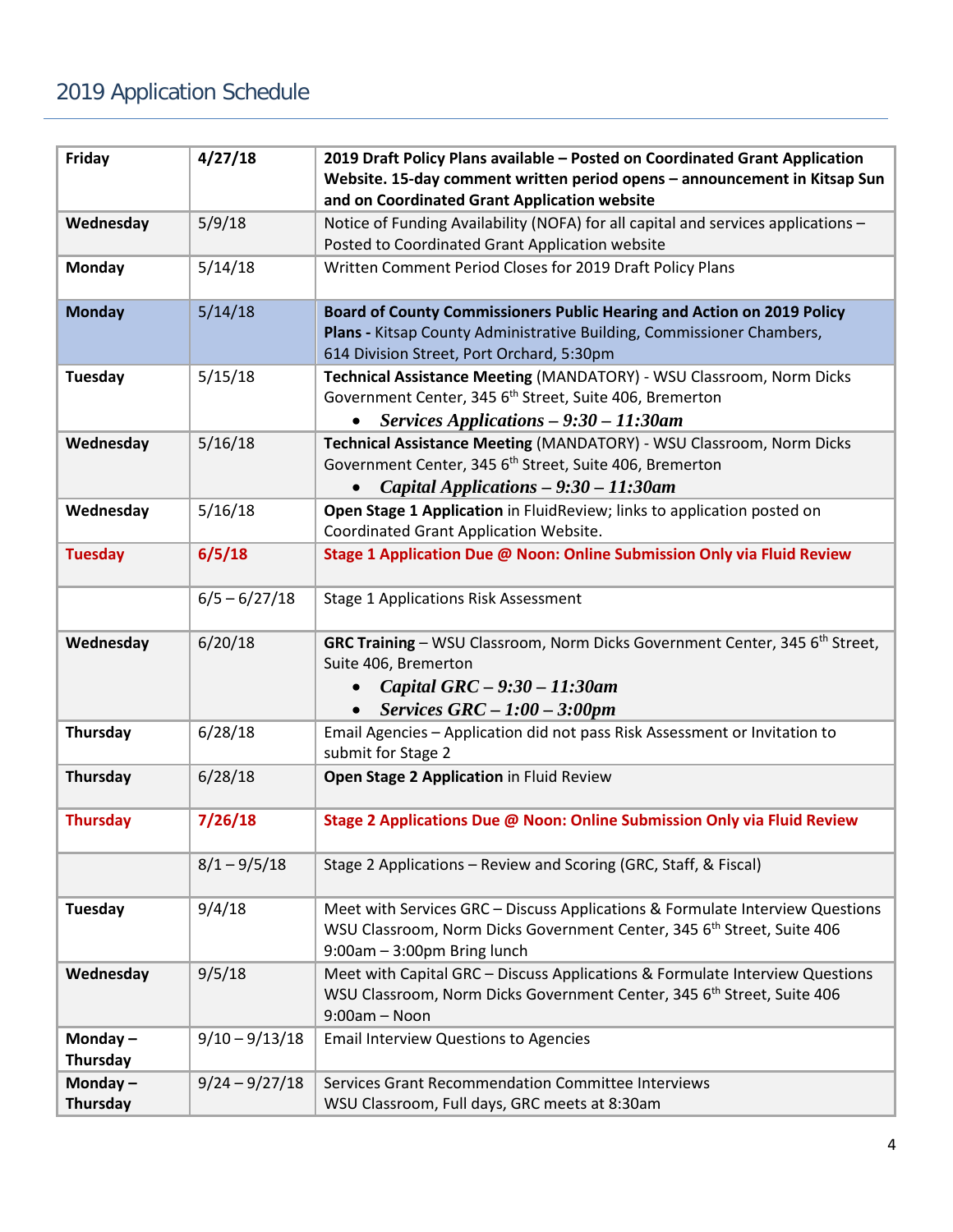| Friday                  | 9/28/18          | Services GRC Deliberations; 9:00am, WSU Classroom                                                                                                                                                                                                               |
|-------------------------|------------------|-----------------------------------------------------------------------------------------------------------------------------------------------------------------------------------------------------------------------------------------------------------------|
| Monday $-$<br>Wednesday | $10/1 - 10/3/18$ | Capital Grant Recommendation Committee Interviews<br>WSU Classroom Full days, GRC meets at 8:30am                                                                                                                                                               |
| Thursday                | 10/4/18          | Capital GRC Deliberations; 9:00am, WSU Classroom                                                                                                                                                                                                                |
| Friday                  | 10/5/18          | Post Draft 2019 Action Plan and Funding Recommendations to Coordinated<br>Grant Application Website and City of Bremerton Website<br>open 15-day Written Public Comment period - Announcement in Kitsap Sun and<br><b>Coordinated Grant Application Website</b> |
| Monday                  | 10/22/18         | <b>Written Comment Period Closes</b>                                                                                                                                                                                                                            |
| <b>Monday</b>           | 10/22/18         | Board of County Commissioners Public Hearing and Action on Kitsap County<br>2019 Action Plan and Funding Recommendations<br>Kitsap County Administrative Building, Commissioner Chambers,<br>614 Division Street, Port Orchard, 5:30pm                          |
| Wednesday               | 11/7/18          | Bremerton City Council Public Hearing and Action on City of Bremerton HOME<br>Funding Recommendations - Norm Dicks Government Center, Meeting<br>Chambers, 345 6 <sup>th</sup> Street, Bremerton, 5:30pm                                                        |
| Tuesday                 | 1/1/19           | Program Year Begins                                                                                                                                                                                                                                             |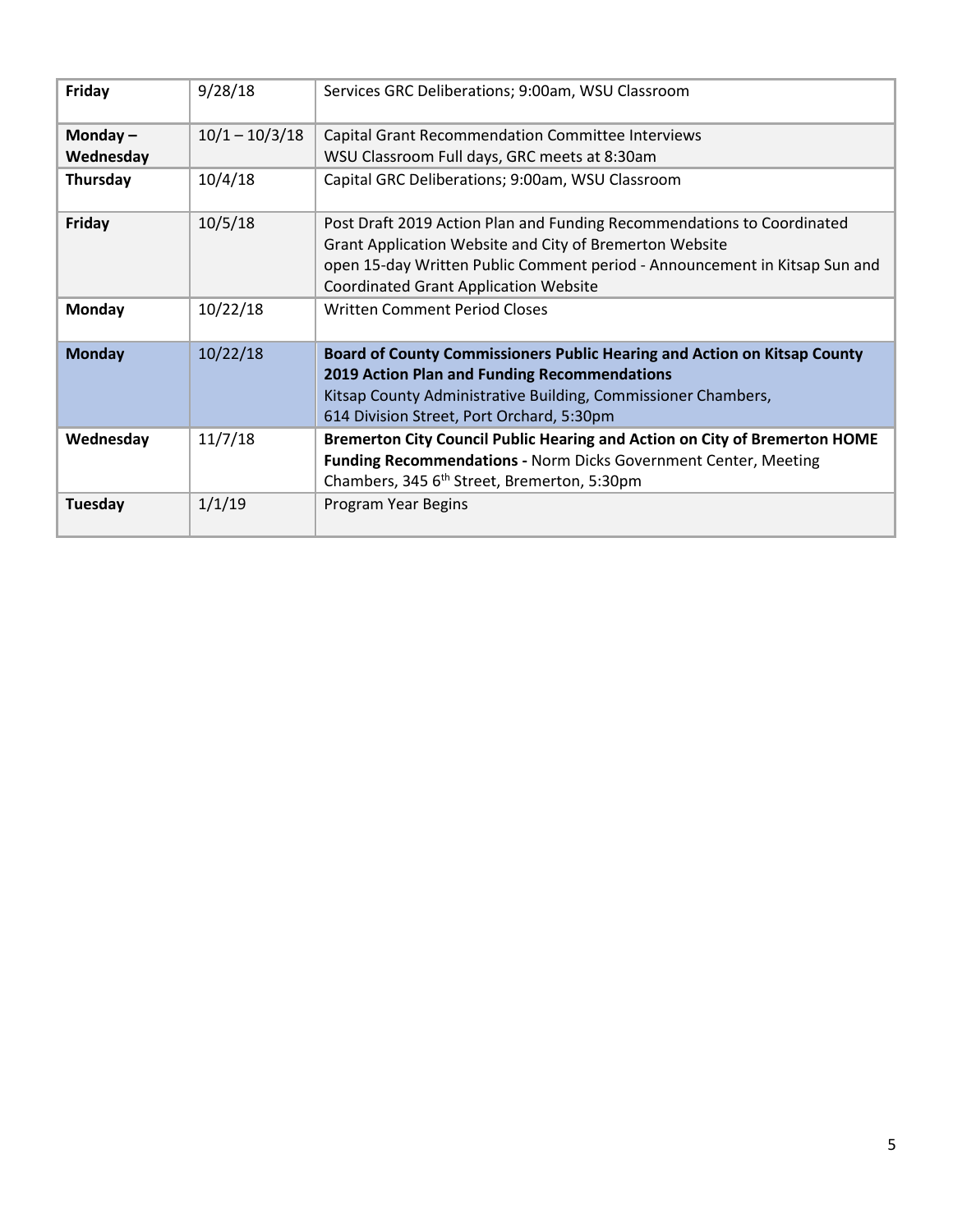## About the Funding

The Coordinated Grant Application Process brings together separate funding sources into a common application process. A brief description of each funding source for this NOFA is listed below. For more detailed information regarding funding requirements and policies that will apply if your project is funded, please refer to the Policy Plan for the appropriate funding source – CDBG/HOME, or Homeless Housing, Affordable Housing and Consolidated Homeless Grant Programs.

### **Community Development Block Grant**

The Community Development Block Grant (CDBG) program is a flexible program that provides communities with funding to address a wide range of unique community development needs. The program is authorized by Title I of the Community Development Act of 1974. Funds are used to assist in the development of decent housing, create suitable living environments, and expand economic opportunities primarily for persons of low and moderate income. All projects funded with CDBG must meet one of the three national objectives:

- 1. Principally benefit low and very low income households;
- 2. Reduce or prevent slum and blight; or,
- 3. Meet an urgent need

#### **HOME Investment Partnership Program**

The HOME Program was created by the National Affordable Housing Act of 1990 (NAHA). The Housing and Community Development Act of 1992 and the Multifamily Property Disposition Act of 1994 made important changes to the Program. The intent of the HOME Program is to:

- expand the supply of decent, safe, sanitary, and affordable housing;
- strengthen the abilities of state and local governments to provide housing;
- expand the capacity of nonprofit community based housing development organizations; and,
- leverage private sector participation in financing affordable housing.

#### **Homeless Housing Grant Program**

The Homeless Housing Grant Program (HHGP) was created in Washington State by Engrossed Second Substitute House Bill (ESSHB) 2163 on August 1, 2005. The law created a document recording fee on certain documents to be utilized by counties to reduce homelessness. Administration of the grant funds are shared between local governments and the state. Eligible uses of the funds are broad as long as the funded program meets goals and strategies identified in the Kitsap Homeless Crisis Response and Housing Plan.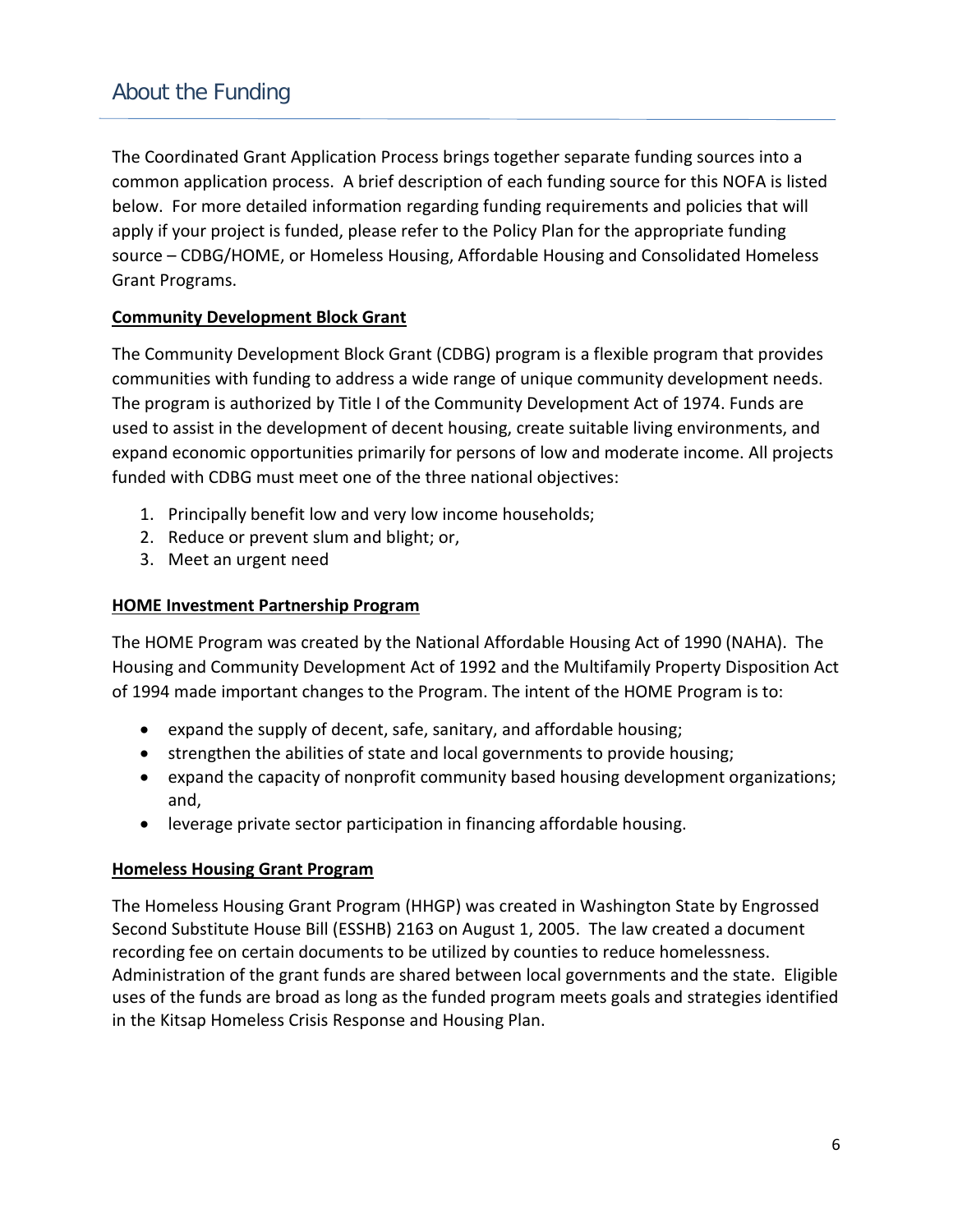### **Consolidated Homeless Grant Program**

The Consolidated Homeless Grant (CHG) Program is part of the WA Commerce's Consolidated Homeless Grant.

The CHG is designed to support an integrated system of housing assistance to prevent homelessness and secure permanent housing for households who are unsheltered or in temporary housing. This grant provides resources to address the housing needs of people who are homeless or at-risk of homelessness, as described in local plans to end homelessness. Please see Washington State Commerce website for further clarification at: [www.commerce.wa.gov/Programs/housing/Homeless/Pages/ConsolidatedStateHomelessGrant](http://www.commerce.wa.gov/Programs/housing/Homeless/Pages/ConsolidatedStateHomelessGrantProgram) **[Program](http://www.commerce.wa.gov/Programs/housing/Homeless/Pages/ConsolidatedStateHomelessGrantProgram)** 

### **Affordable Housing Grant Program**

The Affordable Housing for All Grant Program (AHGP) came about through enactment of Substitute House Bill 2060 which became law in Washington State on June 13, 2002. The law created a document recording fee on certain documents to be utilized for affordable housing projects and maintenance. Specific allowable uses of funds are outlined in the legislation and policy plan.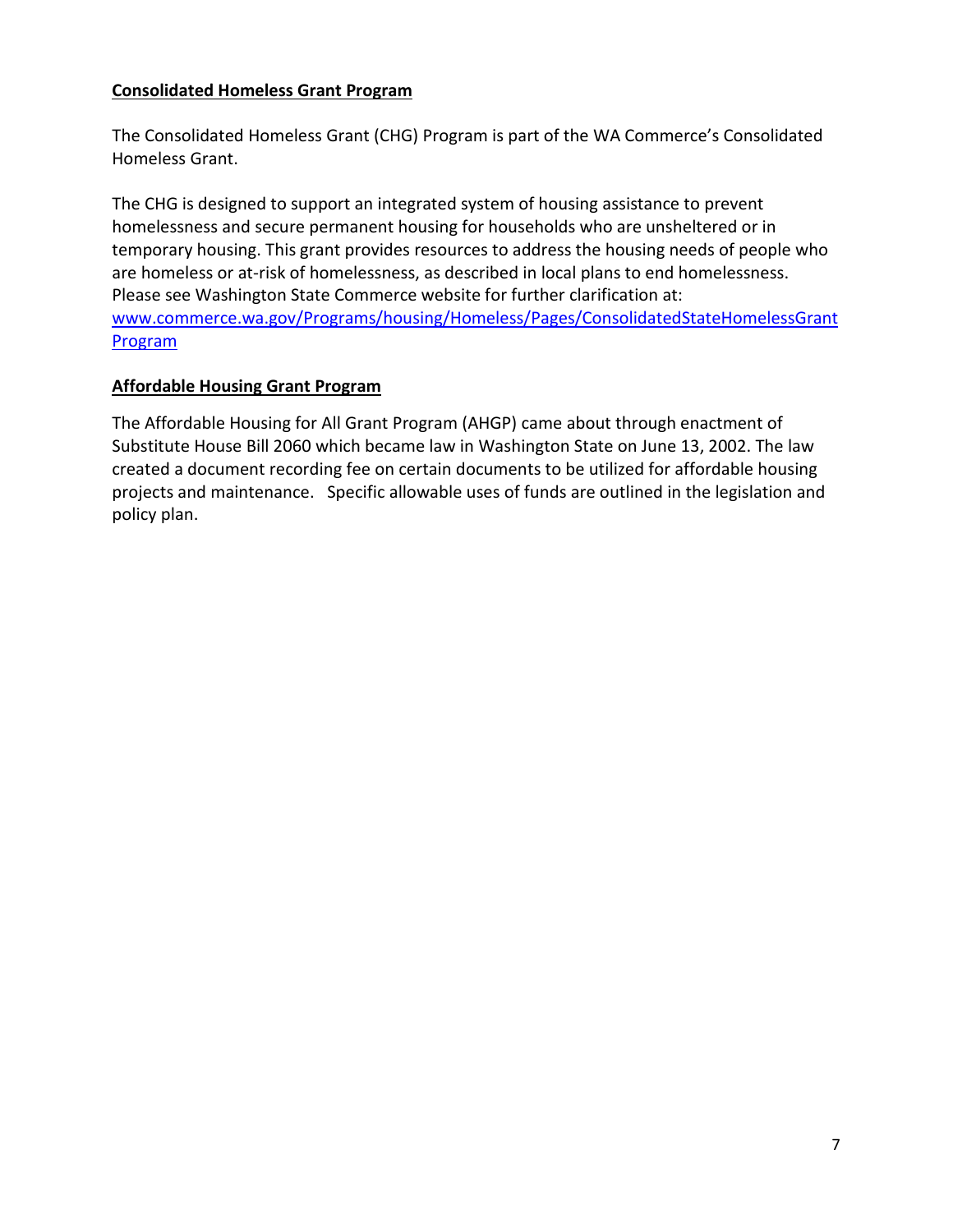## Eligible Applicants

Eligible applicant/recipients include:

- City or County governments
- Public Housing Authorities
- Public and private nonprofit organizations 501(c)(3)
- Section 301(d) small business investment companies
- Local development corporations
- Faith based organizations
- Private profit organizations may implement certain economic development and microenterprise activities

Additionally all applicants must:

- Demonstrate an active governing body or board of directors with skills and experience to provide leadership and direction to the agency;
- Demonstrate the legal, financial, and programmatic ability to administer the proposed project;
- Meet the County/City requirements for contracting agencies such as insurance requirements, audit and financial requirements; and
- Have a current audit to be eligible for CDBG or HOME funds.

## Funds Available

CDBG and HOME programs are federally funded through the Department of Housing and Urban Development (HUD). Funding levels are determined by HUD after the Federal Budget is finalized, which often occurs after the program year has begun. Kitsap County estimates funding levels in order to start the grant application process; therefore, funding amounts shown below are estimates. If HUD allocates a different amount to these programs than what was estimated, actual funding awards will be increased or decreased to accommodate the discrepancy.

The Affordable Housing Grant Program and the Homeless Housing Grant Program grant funds are considered local funds. Washington State legislation created a surcharge on certain types of documents being recorded at the Auditor's Office in each county. A portion of the funds collected is remitted to Washington State for distribution through statewide housing and homeless programs. The State uses their portion of the funds for the Consolidated Homeless Grant program, which is contracted with counties and sub-contracted to homeless service providers. The portion of the funds that remains in each county is used to further the goals of the legislation through local grant programs in accordance with their homeless housing plan. Funds for Affordable Housing Grants and Homeless Housing Grants for each grant cycle are collected in advance; therefore grant award amounts are final, unless legislative action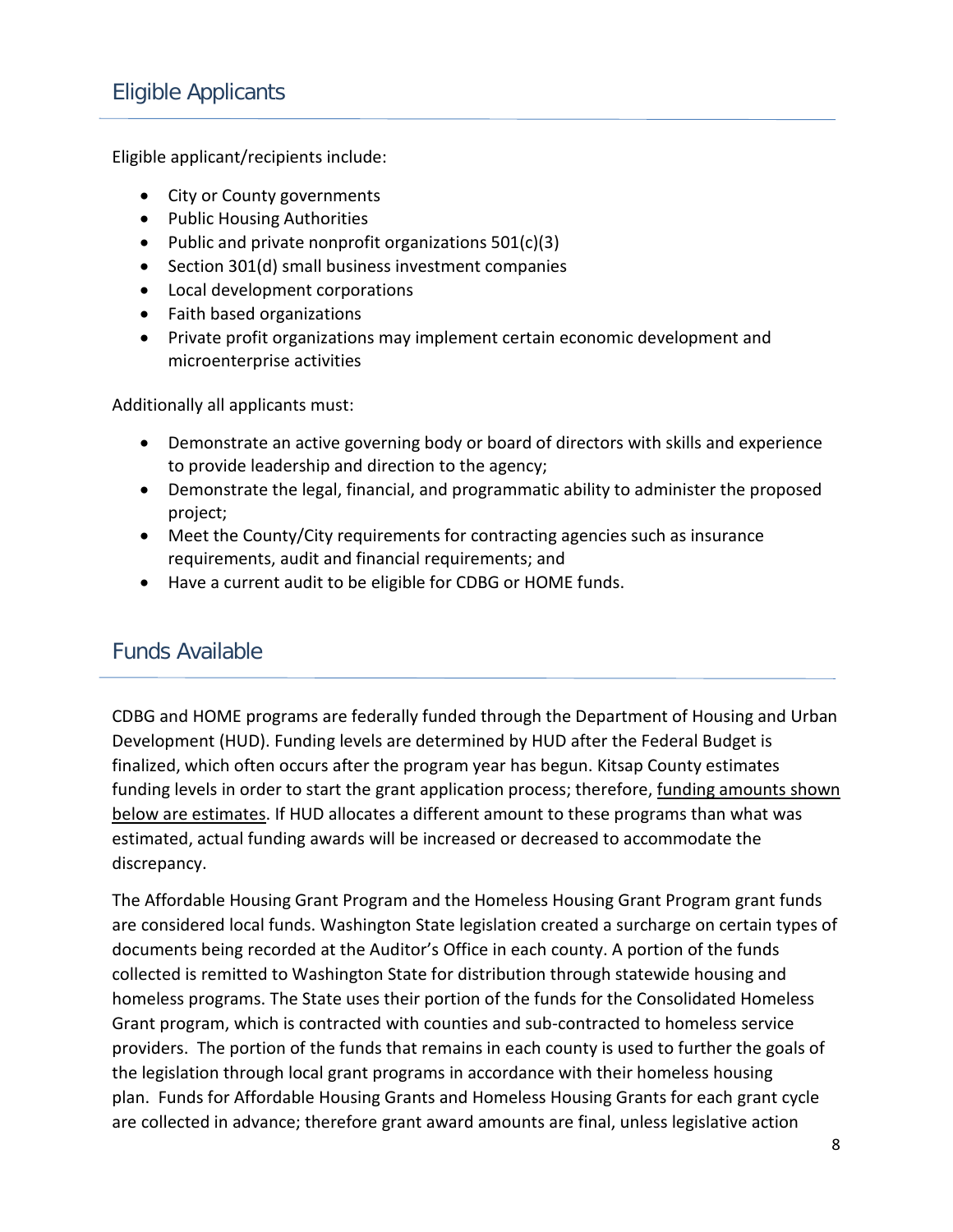affects the funding or eligibility. Funds for Consolidated Homeless Grants are estimated, because they are based on the availability of state contracted funding.

For 2019, the minimum grant request for all applications is \$10,000 and CDBG Services has a maximum award of \$30,000. Additionally, CDBG Services will have 2-year (renewal) awards.

All guidelines and policies for the funds below are not included in this NOFA, but are detailed in the Policy Plan for the appropriate funding source. It is the applicant's responsibility to read and understand the funding requirements and restrictions.

### **CDBG SERVICES**

### **Kitsap County Public Services - \$158,413 (estimated) CDBG**

### *Eligible Activities:*

Activities include, but are not limited to, services for food banks, child care, youth, abused and neglected children, and education.

### *Priorities:*

1. Priority will be given for programs that provide critical services to meet basic needs and promote long-term self-sufficiency.

### **HOMELESS**

#### **Homeless Facilities and Services - \$1,000,000 (estimated)**

- Homeless Housing Grant Program: \$975,000 (Estimated)
- Consolidated Homeless Grant Program: \$25,000 (Estimated)

#### *Eligible Activities:*

Activities that provide assistance to homeless individuals and impact making homelessness rare, and/or brief, and/or one-time, as identified in the Kitsap Homeless Housing Plan and/or identified in the CHG Guidelines as eligible interventions, including but not limited to case management and supportive services, emergency shelter, outreach services, and rental assistance.

#### *Priorities:*

- 1. Priority is given to new and existing projects that serve people experiencing unsheltered and/or chronic homelessness.
- 2. Up to 25% of funding is available for new programs that serve people experiencing unsheltered and/or chronic homelessness.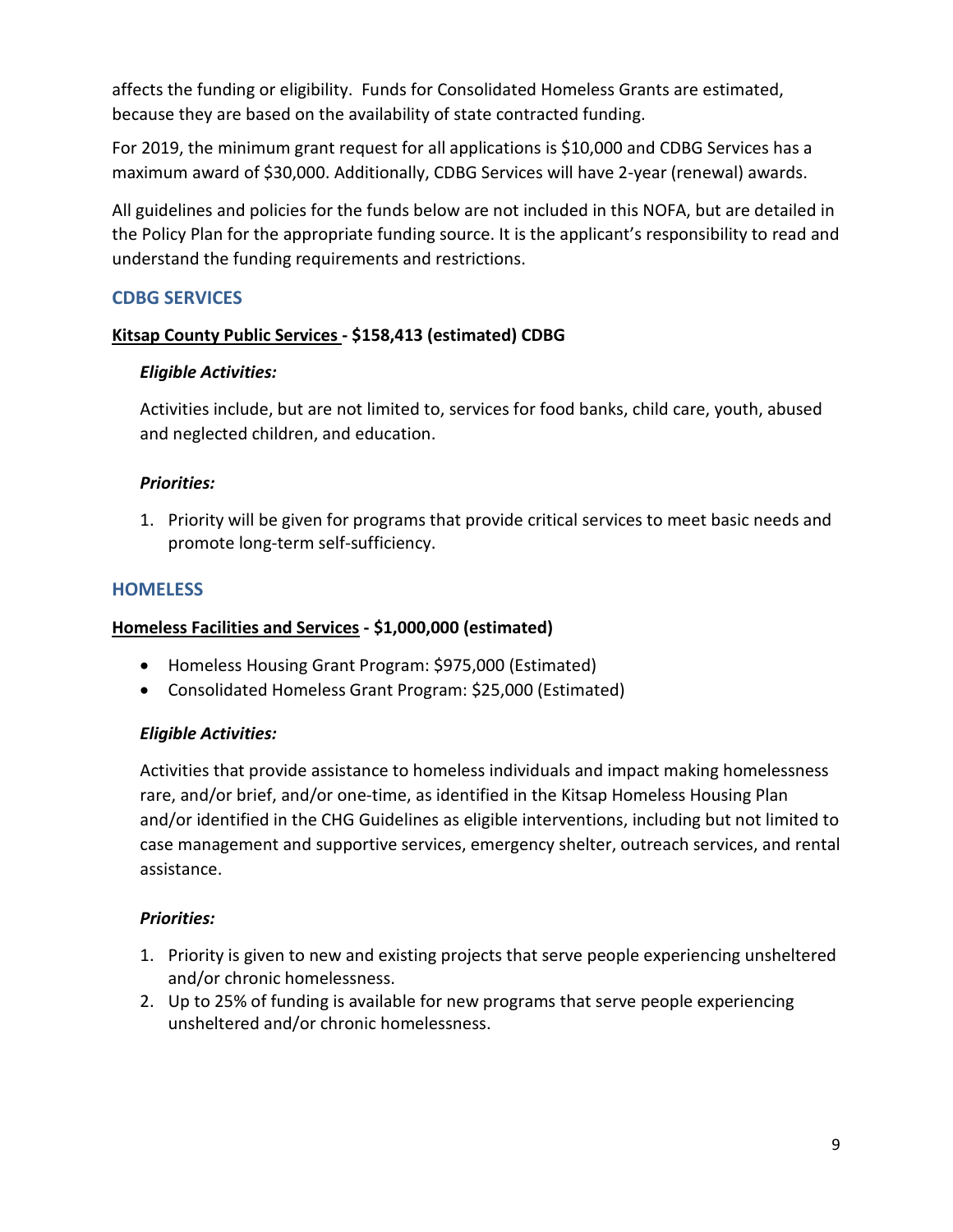#### **ECONOMIC DEVELOPMENT**

#### **Kitsap County Economic Development - \$68,646 (estimated) CDBG**

#### *Eligible Activities:*

Eligible activities include assistance to microenterprise businesses, and economic development projects as defined under 24 CFR Part 570, Subpart C.

#### *Priorities:*

1. Priority is to increase economic opportunities for low-income individuals.

#### **HOUSING**

#### **Kitsap County Housing - \$1,538,918.53 (estimated) CDBG and HOME**

- \$667,873.55 (estimated) CDBG Kitsap County Projects
	- o \$50,059.73 Prior Year Unspent To utilize these funds the organization must be ready to execute a contract in 2019, or earlier. These funds are available for immediate use by a project.
	- $\circ$  \$617,813.82 (estimated) 2019 Funds To utilize these funds the organization must be ready to execute a contract in 2019.
- \$871,044.98 (estimated) HOME Kitsap County Projects
	- $\circ$  \$393,071.36 (estimated) 2018 Funds To utilize these funds the project must have all sources of funding committed to the project within 18 months of HUD's Funding Agreement execution date for 2018 funds and be ready to execute a contract.
		- The estimated total includes \$72,931.35 for Community Housing Development Organizations (CHDO) agencies Organizations developing affordable housing.
		- A CHDO agency can use more than the allotted CHDO funds.
	- o \$477,973.02 (estimated) 2019 Funds To utilize these funds the project must have all sources of funding committed to the within 18 months of HUD's Funding Agreement execution date for 2019 funds and be ready to execute a contract.
		- The estimated total includes \$72,931.34 for Community Housing Development Organizations (CHDO) agencies Organizations developing affordable housing.
		- A CHDO agency can use more than the allotted CHDO funds.

#### *Eligible Activities:*

New construction, acquisition and preservation of existing housing, rehabilitation and weatherization, and homebuyer assistance.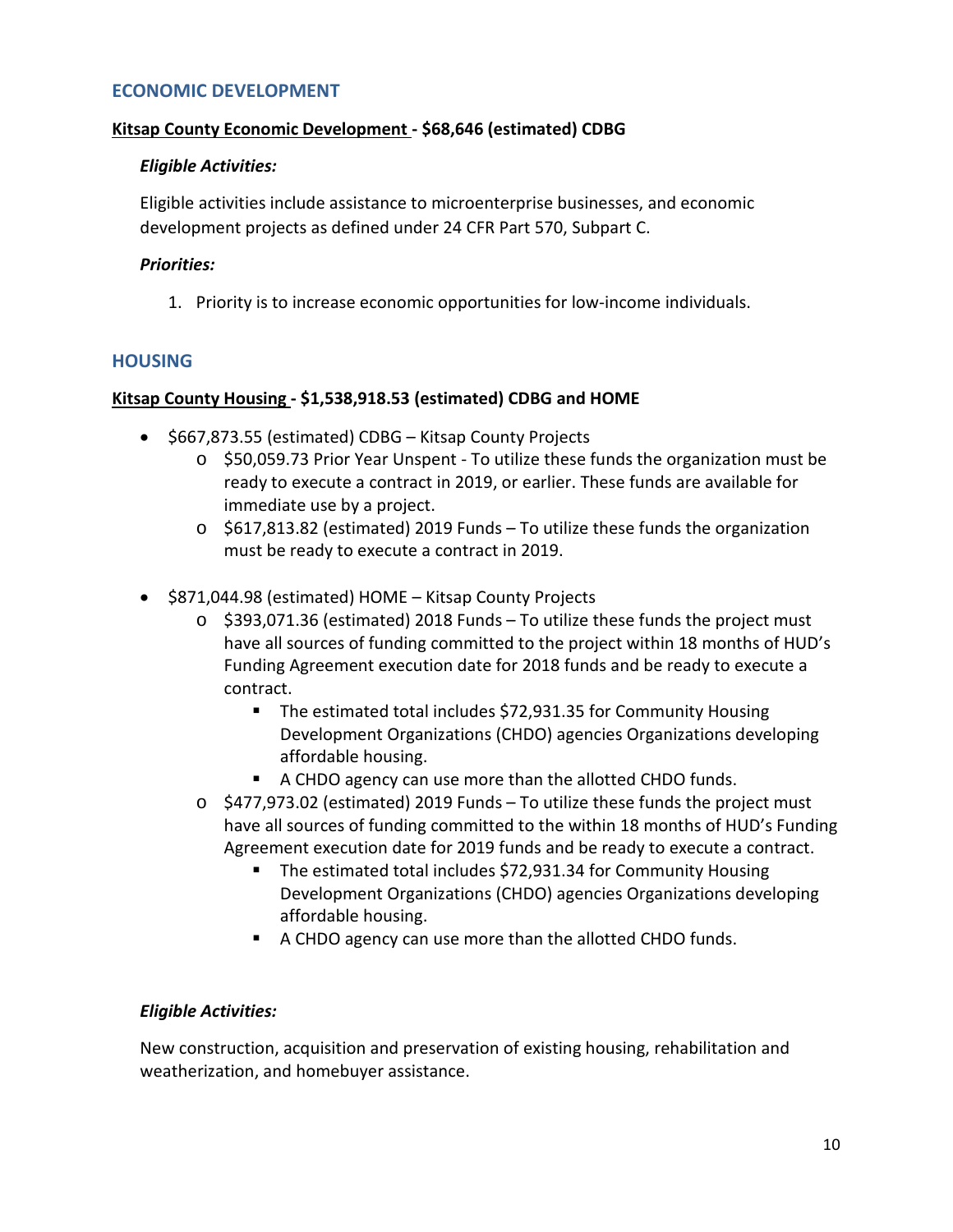### *Match Requirements:*

Capital construction and rehabilitation projects must meet a 5% match requirement for CDBG funded activities and a 25% match requirement for HOME funded activities.

### *Priorities:*

- 1. First priority for Kitsap County CDBG and HOME funds will be given to projects for the creation of **new rental housing** serving households at 50% AMI and below and/or special needs populations.
	- o Provided the parameters for funding commitments, as stated above, can be met, there is not a limit to the amount of CDBG and HOME funds that can be recommended for one project.
	- o CDBG funds cannot pay for new construction of housing but may be used for acquisition of land and pre-development costs.
- 2. Secondary priority will be given to other low income affordable housing projects with highest priority given to projects serving households at 50% AMI and below or special needs populations, including:
	- o Preservation of existing rental units through acquisition and rehabilitation;
	- o New construction of homeowner housing;
	- o Rehabilitation (including weatherization) of homeowner housing;
	- o Direct financial assistance to homebuyers.

CDBG Public Facilities were identified as a low priority in the 2016-2020 Consolidated Plan. Funding will not be available for Public Facilities in 2019.

### **City of Bremerton Housing - \$251,449.85 (estimated) HOME**

- \$251,449.85 (estimated) HOME City of Bremerton Projects
	- $\circ$  \$35,921.4 2018 CHDO Funds To utilize these funds the project must have all sources of funding committed within 18 months of HUD's Funding Agreement execution date for 2018 funds and be ready to execute a contract.
		- **This funding is for CHDO agencies developing affordable housing.**
		- A CHDO agency can use more than the allotted CHDO funds.
	- $\circ$  \$215,528.45 (estimated) 2019 Funds To utilize these funds the project must have all sources of funding committed to the project within 1 months of HUD's Funding Agreement execution date for 2019 funds and be ready to execute a contract.
		- The estimated total includes \$35,921.41 for CHDO agencies developing affordable housing.
		- A CHDO agency can use more than the allotted CHDO funds.

### *Eligible Activities:*

Acquisition, preservation, or rehabilitation of existing housing, and homebuyer assistance.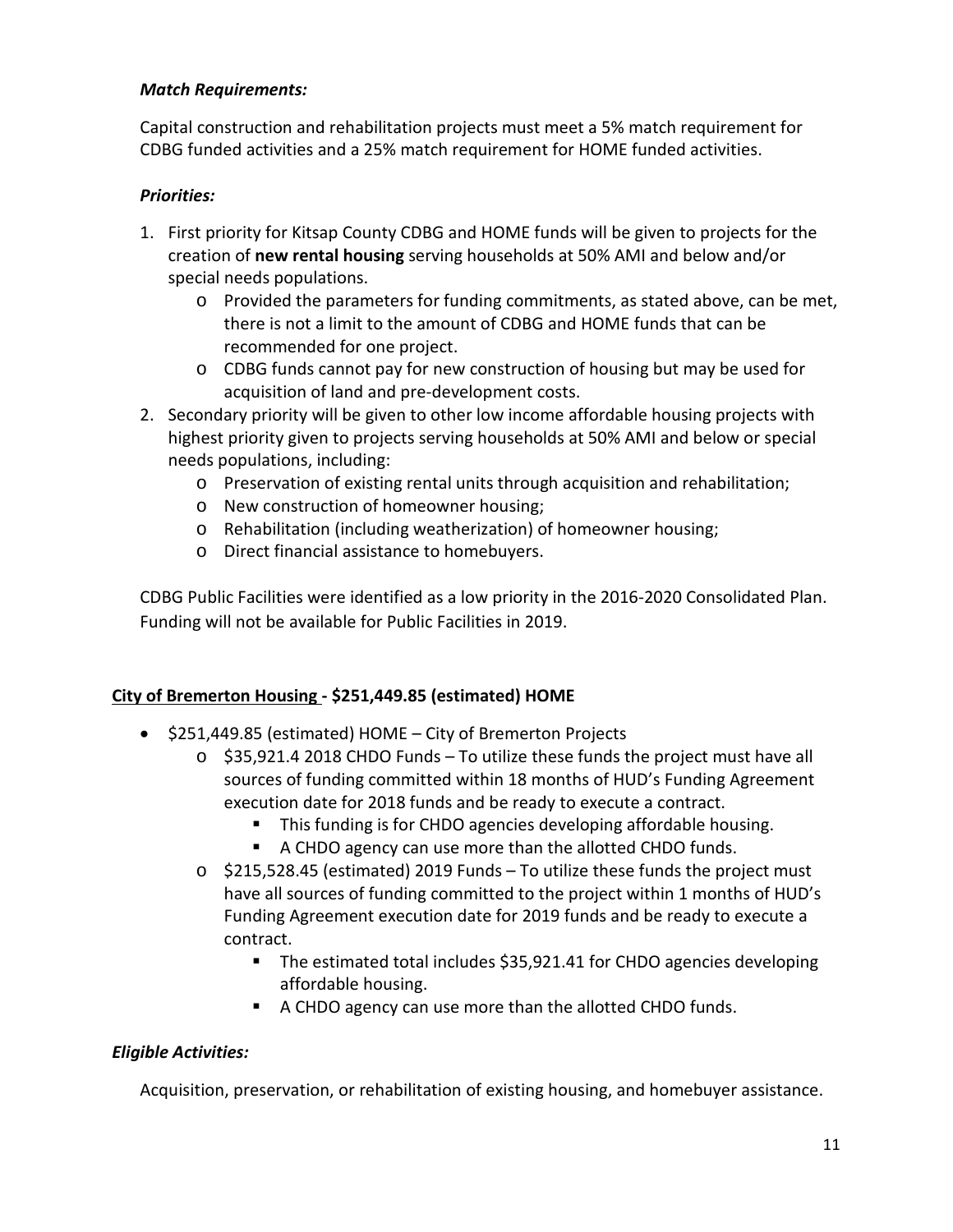### *Priorities:*

1. Funding priority for City of Bremerton HOME funds is for projects that increase homeownership opportunities for low to moderate income Bremerton residents through improving and preserving affordable housing in the Bremerton City Limits.

### **OPERATIONS & MAINTENANCE**

#### **Operations & Maintenance - \$300,000 (estimated) AHGP**

### *Eligible Activities:*

Activities that benefit very-low income households (50% and below AMI) through: (1) operations and maintenance costs of housing projects or units within housing projects eligible to receive housing trust funds, and that require a supplement to rental income to cover ongoing operating expenses; (2) acquisition, construction or rehabilitation of housing projects; (3) rental assistance; and (4) operating costs for emergency shelters.

### *Priorities:*

- 1. Priority is given to projects supporting building operations and maintenance costs and operating costs for emergency shelters.
- 2. Legislation mandates that the Affordable Housing Grant Program give grant funding priority to eligible housing activities that serve extremely low-income households with incomes at or below thirty percent (30%) of the area median income.

**This is a competitive application process for limited funding; therefore, applications that meet all criteria are not guaranteed an award of funds and successful applications may be funded for less than the amount requested. Additionally, there is no guarantee of CDBG or HOME funding to lower priority projects even if funds are available. The GRC reserves the right to hold funding for the next application opportunity for higher priority projects.**

## Application Access and Submission

The Coordinated Grant Application utilizes an online application system, FluidReview. The 2019 application will be a two-stage application process:

- Stage 1: Agencies will submit one agency application which will include a summary of all proposed projects.
	- $\triangleright$  An Eligibility and Risk Assessment will be completed by staff to evaluate organizational and fiscal capacity along with grant contract performance and eligibility. See Appendix A for Eligibility and Risk Assessment Tool.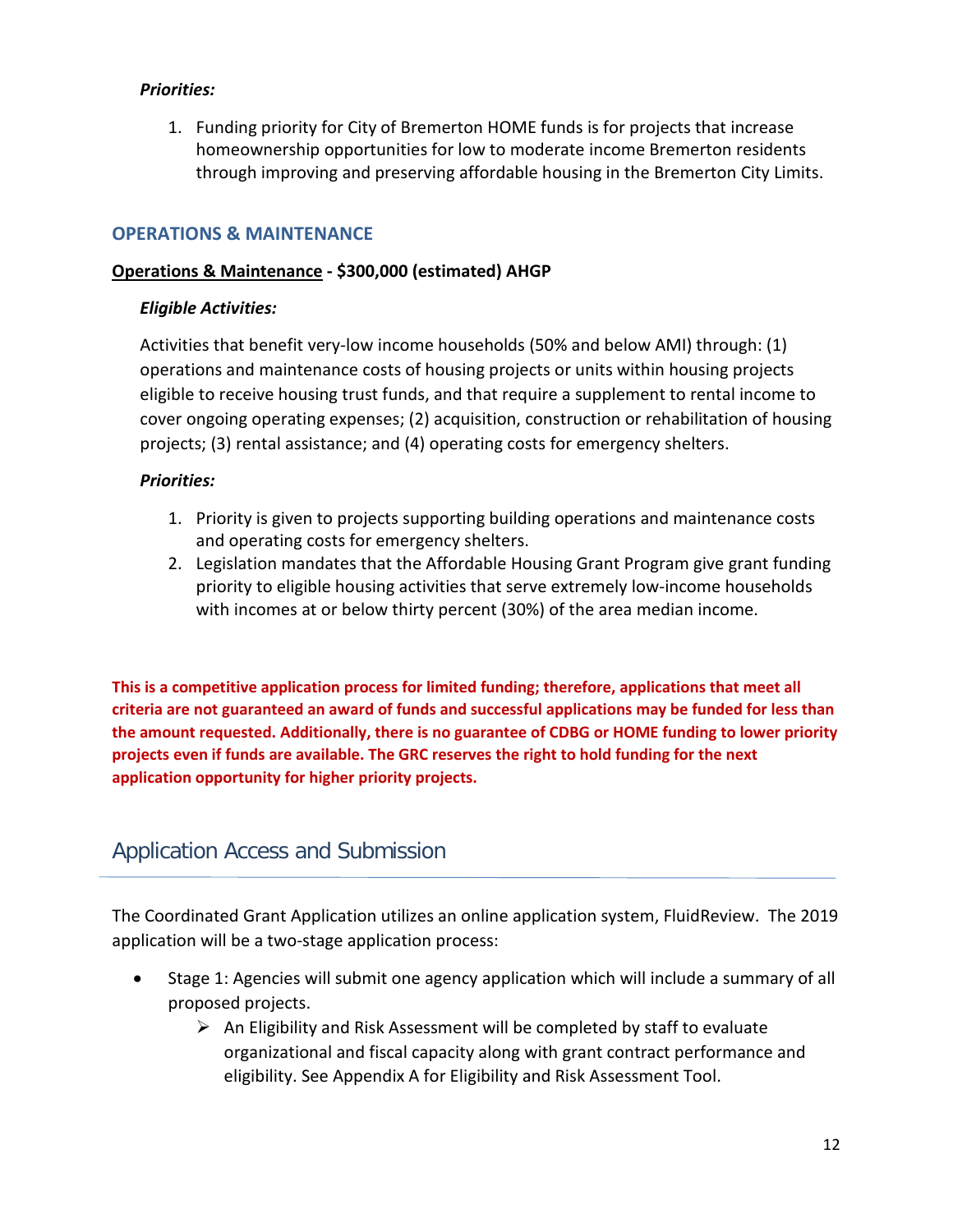Applications for Stage 1 will be available beginning Wednesday, May 16, 2018. Access to the application website requires a computer with internet capability. No other method of application will be accepted.

**Stage 1 Application submission deadline is Tuesday, June 5, 2018 at Noon.**

- Stage 2: This portion of the application is by invitation only. Agencies passing the Stage 1 Risk Assessment will be invited to submit an application for each project or program found eligible in the Stage 1 submission.
	- $\triangleright$  Stage 2 applications will be scored by all GRC members and staff.
	- $\triangleright$  Interviews will be scheduled and questions will be provided prior to the interview.

Applications for Stage 2 will be available beginning Thursday, June 28, 2018. Access to the application will be limited to those that have been invited.

## **Stage 2 Application submission deadline is Thursday, July 26, 2018 at Noon.**

The application review and rating process is detailed in the Citizen Participation Plan, an appendix to each Policy Plan.

The application web address will be posted on the County website, and notifications will be sent to any agency or organization signed up to receive Coordinated Grant Application Process electronic notifications.

To sign up go to:

[https://spf.kitsapgov.com/hs/Pages/HH-Coordinated-Grant-Application-Process.aspx.](https://spf.kitsapgov.com/hs/Pages/HH-Coordinated-Grant-Application-Process.aspx) On the right side of the page click on the link to receive text or email updates. The link will take you to the Kitsap County Electronic Notification System where you can sign up. You can also sign up to receive updates for the Block Grant Program and Housing and Homelessness Program.

## Application Assistance

Assistance will be provided to applicants in a variety of ways.

### 1. **MANDATORY Technical Assistance Session**

There will be two days for the mandatory sessions, based on application type. The sessions will be held at the Norm Dicks Government Center, WSU Classroom, 345 6<sup>th</sup> Street, Room 401, Bremerton, WA 98337.

 CDBG Services, Homeless, and Economic Development Micro-Enterprise Tuesday, May 15, 2018, 9:30am – 11:30am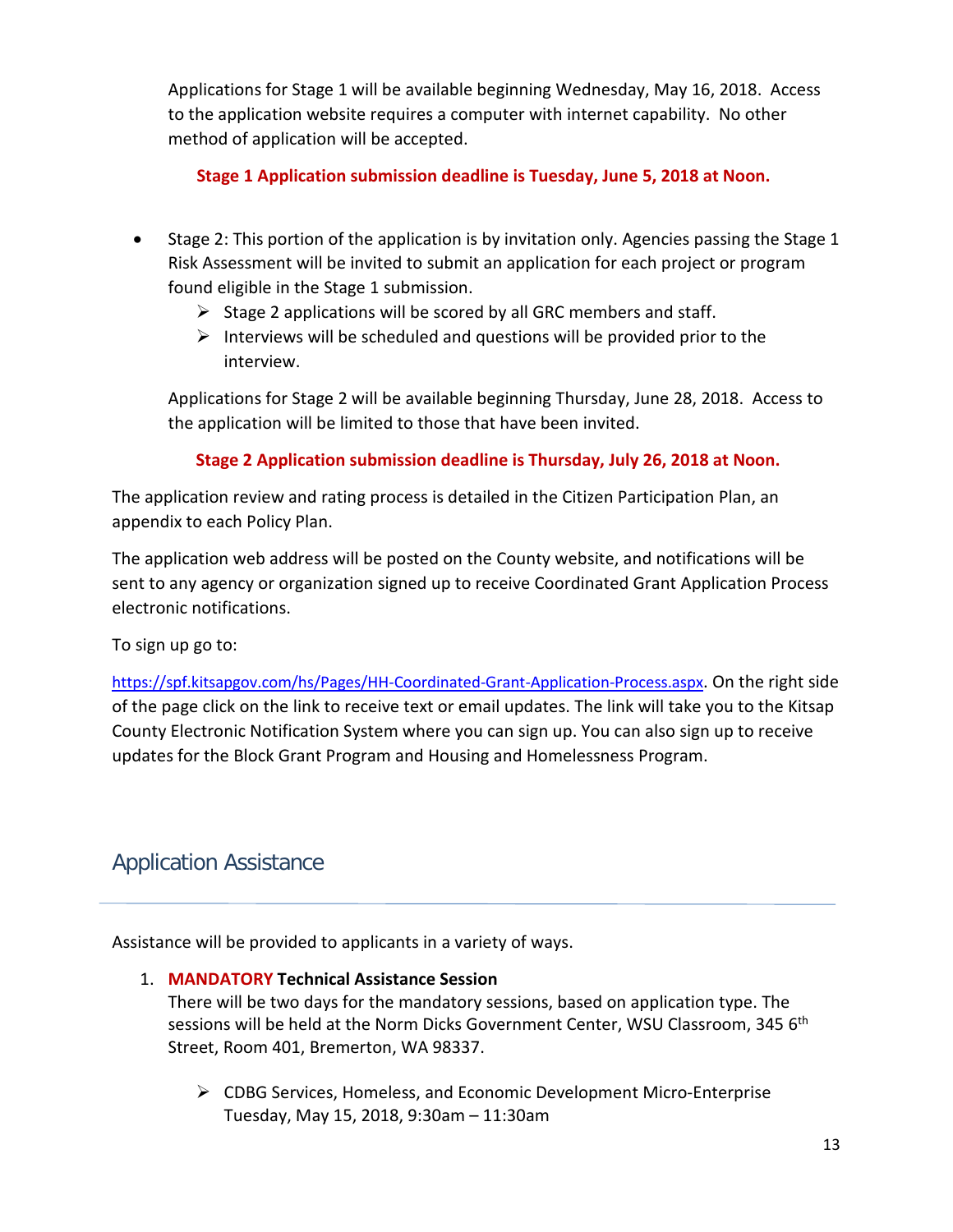- Housing, Economic Development, Operations & Maintenance Wednesday, May 16, 2018, 9:30am – 11:30am
- 2. **One-on-One Technical Assistance** may be scheduled by contacting staff listed at the beginning of the NOFA.
- 3. **Application Technical Assistance** with the online application host, FluidReview, will be available during the application period through the application site.

## **Contracting**

All projects approved for funding must follow the regulatory requirements associated with each of the funding sources. Please refer to the following documents for guidance:

- o Kitsap County CDBG/HOME Policy Plan
- o Kitsap County CDBG/HOME Guidebook
- o AHGP, HHGP, and CHG Policy Plan
- o AHGP, HHGP, and CHG Guidelines

### Additional Notes:

- 1. CDBG and HOME funds are Federal funds. Use of Federal funds may affect the way your agency does business.
	- a. If you are applying for Federal funds for the first time, you are strongly encouraged to meet with Block Grant staff to discuss federal regulations.
	- b. In addition to the rules and requirements of HOME and CDBG, there are several additional broad Federal regulations that must be followed including rules regarding non-discrimination and equal access, employment, contracting and procurement, environmental requirements, Davis Bacon, record keeping and financial controls.
- 2. Contracting Your agency will be required to enter into a contract with the Kitsap County.
	- a. Kitsap County manages the grant contracts for CDBG and HOME, including City of Bremerton HOME projects. The program year begins January 1, 2019 and the following applies to CDBG and HOME projects.
		- o Public Service contracts may begin incurring costs at the start of the contract year.
		- o Capital contracts must receive a notice to proceed before costs can be incurred.
		- o Contracts for Federal funds operate on a reimbursement basis.
		- o A contract may not be executed until mid-year, based on when the federal budget is approved and the County receives a contract from HUD.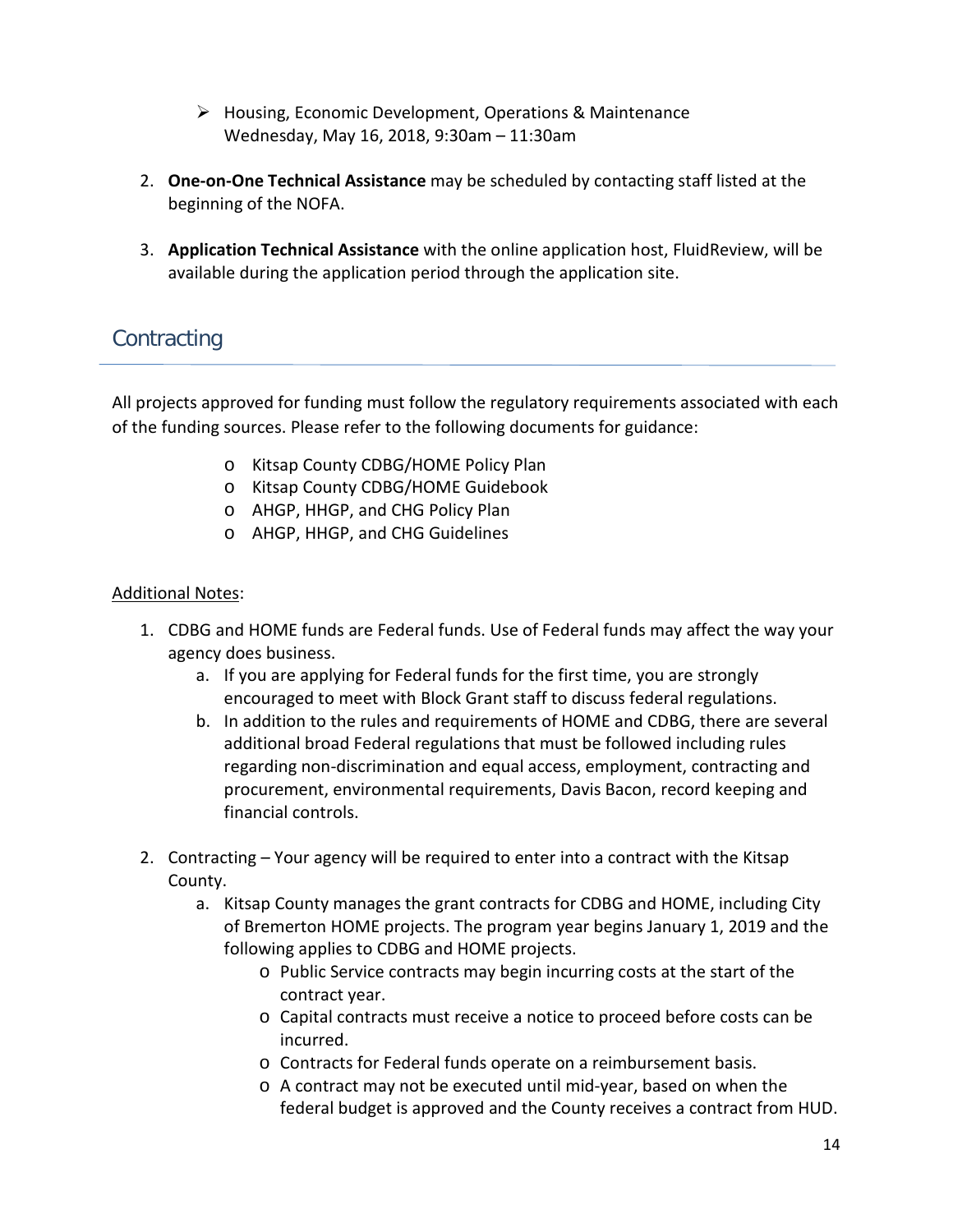Depending on your project, your contract term may coincide with the program year start date.

- b. Kitsap County manages the grant contracts for awards from the Affordable Housing Grant Program, Homeless Housing Grant Program, and Consolidated Homeless Grant Program.
	- o The program year begins January 1, 2019.
	- o Refer to the Policy Plans for further information on contracting requirements.
- 3. Reporting Requirements Reporting is required on all projects receiving funds through the Coordinated Grant Application Process.
	- a. Quarterly Reports It is your responsibility to submit quarterly performance and demographic reports. The first Quarterly Report is due April 15, 2019 for CDBG and HOME funded projects and April 15, 2019 for AHGP, HHGP, and CHG funded projects. Reports are to be submitted to each program you are under contract with.
	- b. HMIS Reporting All AHGP, HHGP, and CHG projects are required to report in the Homeless Management and Information System (HMIS) in addition to any other required quarterly reports. For further information about HMIS, please consult the HHGP Policy Plan. Capital construction projects are exempted from this requirement.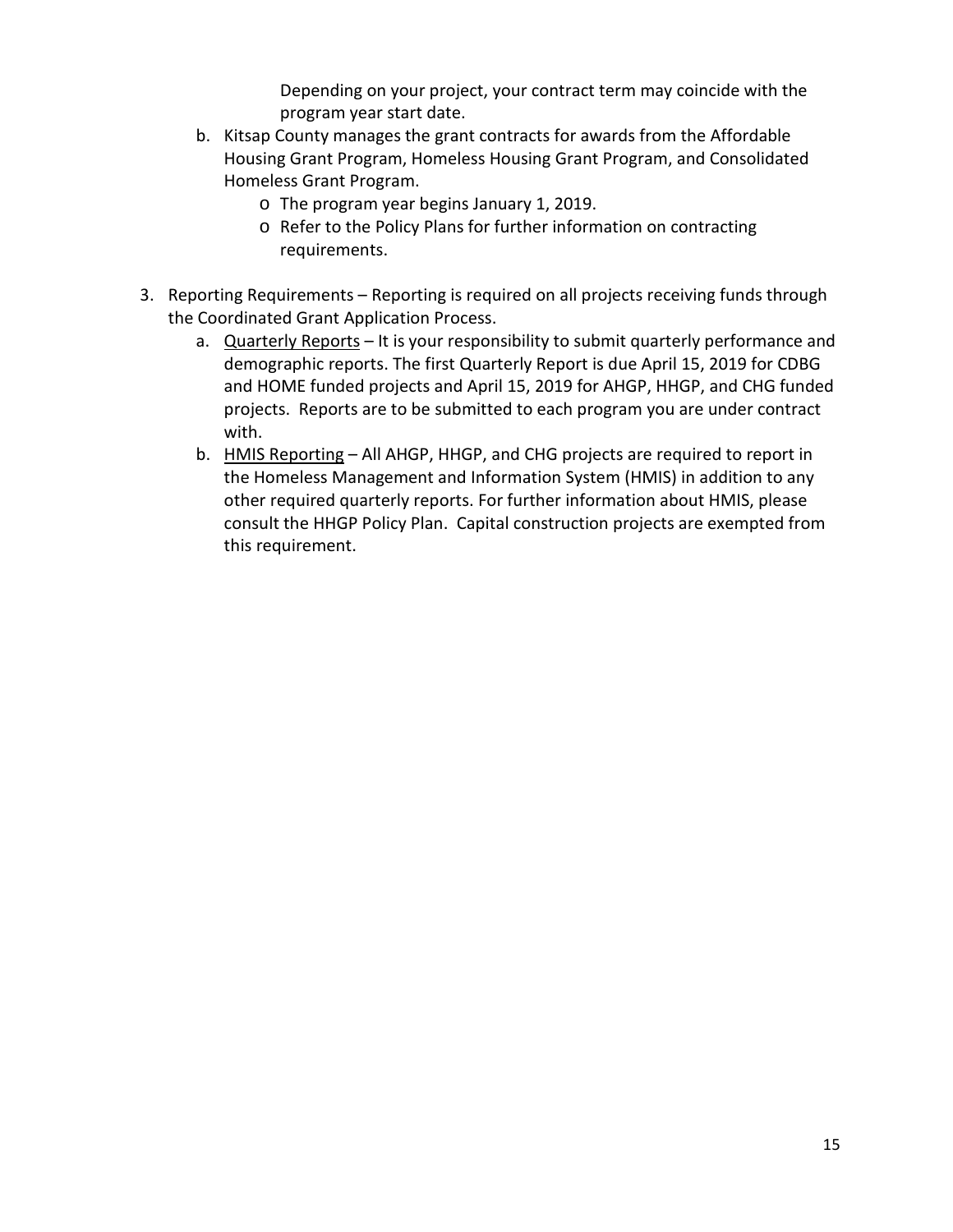## **Appendix A**

Stage 1 – Eligibility and Risk Assessment Tool (used by Coordinated Grant Staff for Stage 1 of Application Process)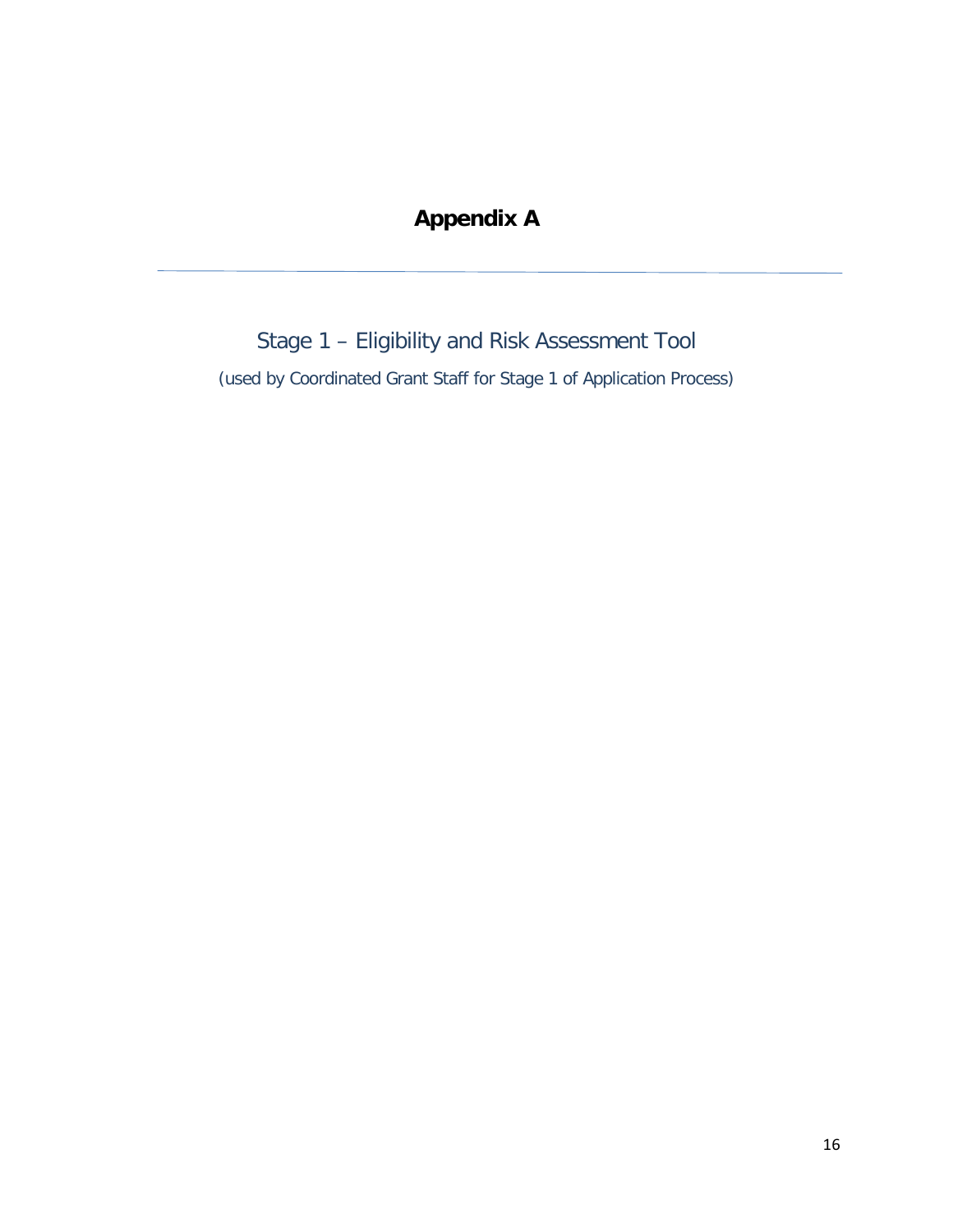# **2019 COORDINATED GRANT APPLICATION Stage 1 - Eligibility & Risk Assessment**

| Activity Description(s) & Proposed Use of Funds:                                                |           |     |
|-------------------------------------------------------------------------------------------------|-----------|-----|
| Project service area: □ City of Bremerton □ Kitsap County<br><b>Both</b>                        |           |     |
| Yes                                                                                             | <b>No</b> | N/A |
| <b>Applicant is Eligible for Stage 2</b>                                                        |           |     |
| Proposed Project(s) eligible for: AHGP CHG HHGP CDBG HOME<br><b>Notes and Areas of Concern:</b> |           |     |
|                                                                                                 |           |     |
|                                                                                                 |           |     |
|                                                                                                 |           |     |
|                                                                                                 |           |     |

Reviewed By: Date: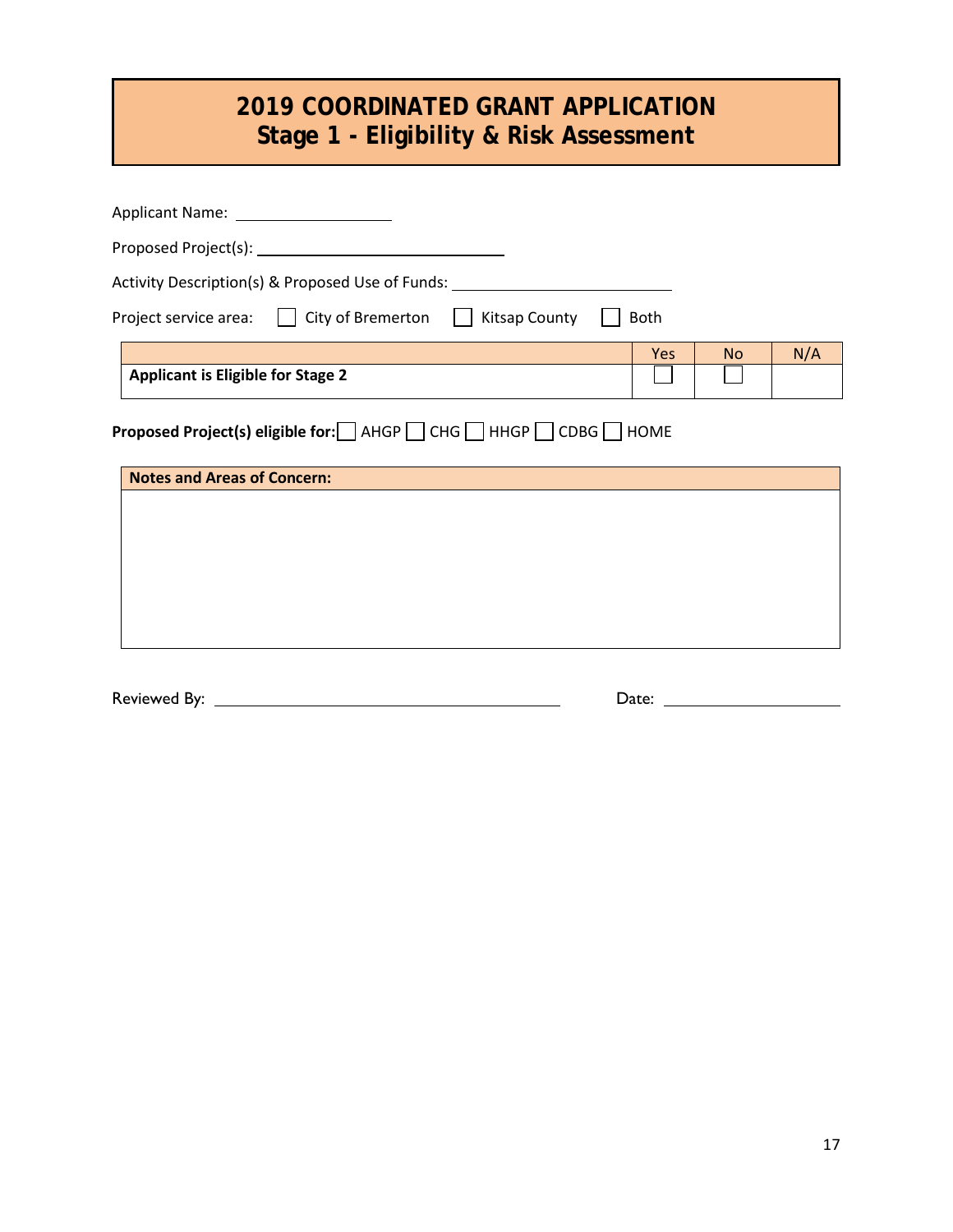## **A. Applicant Eligibility**

|    |                                                                                                                                                                                                                                                                                                                                             | Yes | <b>No</b> | N/A |
|----|---------------------------------------------------------------------------------------------------------------------------------------------------------------------------------------------------------------------------------------------------------------------------------------------------------------------------------------------|-----|-----------|-----|
| 1. | Is the proposed project type(s) eligible? (Services, Capital<br>Housing, Capital Homeless, O&M, ED Microenterprise)                                                                                                                                                                                                                         |     |           |     |
| 2. | Is the proposed project eligible for one of the funding<br>sources? (HHGP, AHGP, CHG, CDBG, HOME)                                                                                                                                                                                                                                           |     |           |     |
| 3. | Is the applicant an eligible applicant as described in the<br>funding regulations?                                                                                                                                                                                                                                                          |     |           |     |
| 4. | Is applicant eligible to receive funds (i.e., currently not<br>disbarred or suspended from receiving federal funds)?<br>https://www.sam.gov/                                                                                                                                                                                                |     |           |     |
| 5. | Is the applicant in good standing with current County<br>contracts?                                                                                                                                                                                                                                                                         |     |           |     |
| 6. | Does the organization have an independent annual audit<br>(federal CDBG/HOME only)?                                                                                                                                                                                                                                                         |     |           |     |
| 7. | Does the proposed projects(s) meet one of the following?<br>Priority identified in the Kitsap County and City<br>a.<br>of Bremerton Consolidated Plan 2016-2020;<br>Strategy identified in the Kitsap Homeless<br>$b_{-}$<br>Crisis Response and Housing Plan;<br>Priority identified for Affordable Housing Grant<br>$C_{\star}$<br>funds. |     |           |     |
| 8. | Did the applicant attend the mandatory TA Session?                                                                                                                                                                                                                                                                                          |     |           |     |

| <b>Applicant passed the Eligibility Review:</b> |
|-------------------------------------------------|
| on to Stage 2)                                  |

**Applicant is not eligible to move**  $\Box$  **Yes**  $\Box$  **No (if no, applicant is not eligible to move**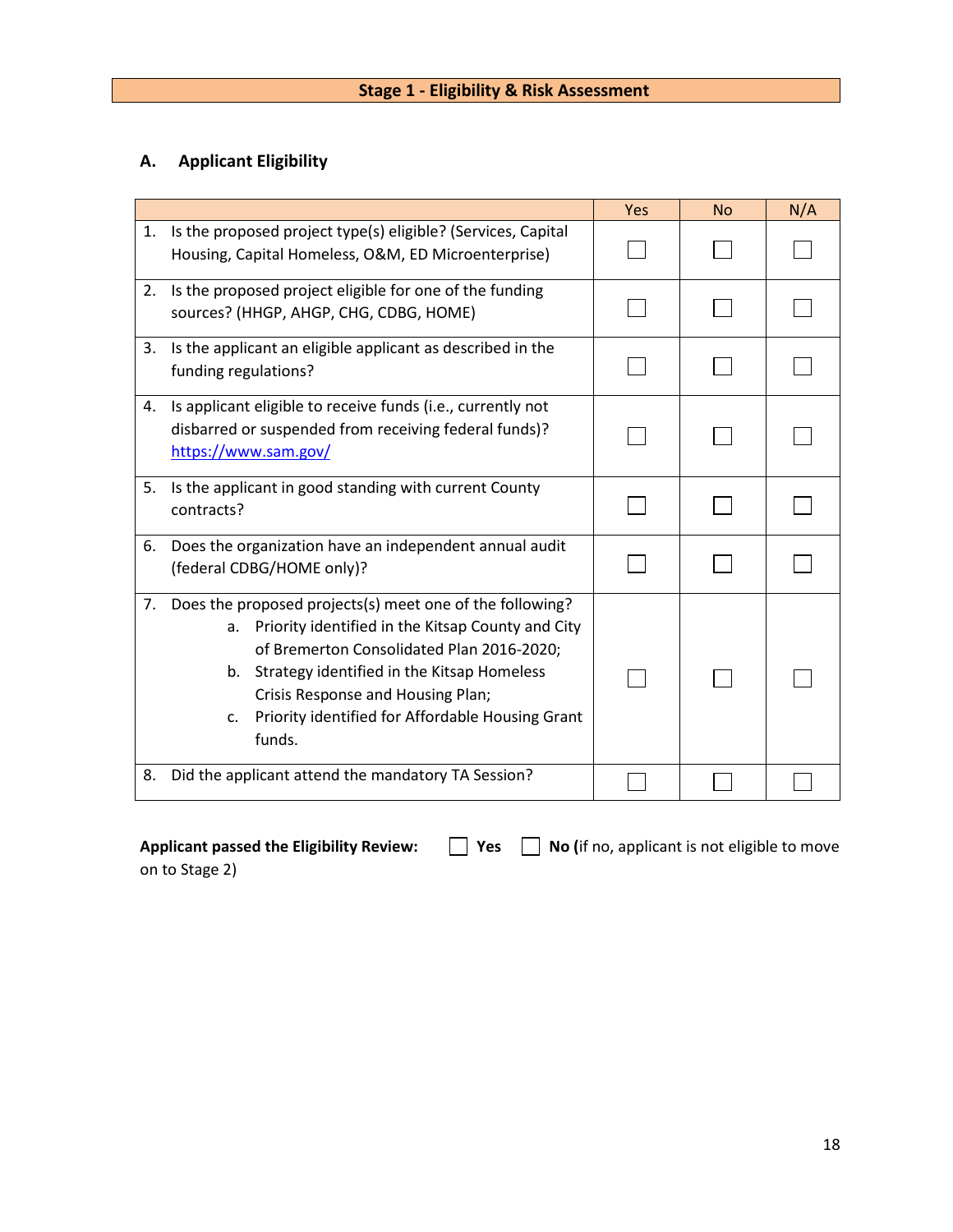## **B. Organizational Capacity & Management**

|    |                                                                                                                                                                                                                                                                           | <b>Yes</b> | <b>No</b> | N/A |
|----|---------------------------------------------------------------------------------------------------------------------------------------------------------------------------------------------------------------------------------------------------------------------------|------------|-----------|-----|
| 1. | Is the organizational structure of the applicant<br>organization clearly defined? (Agency History, Org. Chart &<br>Parent Org. Info.)                                                                                                                                     |            |           |     |
| 2. | Has the organization had changes to key staff or positions<br>in the past 12 months? (Narrative question)                                                                                                                                                                 |            |           |     |
| 3. | Does the board reflect a diverse representation of the<br>community including minority & consumer participation,<br>professionals from the community at large, persons with<br>low income, and consumer advocates? (Board Member<br>Form, Staff & Board Profile Question) |            |           |     |
| 4. | Does board membership provide sufficient size and<br>structure for community participation (i.e. board<br>vacancies, size and term length)? (Board Member Form)                                                                                                           |            |           |     |
| 5. | Is the board actively involved in the leadership of the<br>organization and providing adequate financial oversight,<br>involvement in fundraising and strategic planning? (Board<br>Involvement Question, Board minutes & bylaws)                                         |            |           |     |

## **Concerns regarding agency organizational capacity:**

## **C. Financial Stability**

|    |                                                                                                                                                                               | Yes | No. | N/A |
|----|-------------------------------------------------------------------------------------------------------------------------------------------------------------------------------|-----|-----|-----|
| 1. | Does the organization demonstrate financial capacity<br>overall and capacity to undertake the proposed<br>program/project? (Agency Budget, Income<br>Statement/Profit & Loss) |     |     |     |
| 2. | Does the organization have reserve funds? (Balance Sheet,<br>Cash Flow Statement)                                                                                             |     |     |     |
| 3. | Does the organization have adequate internal financial<br>oversight? (narrative question)                                                                                     |     |     |     |
| 4. | Does the organization have experience managing<br>government grant funds? (narrative question)                                                                                |     |     |     |
| 5. | Does the organization receive an audit, financial review, or<br>compilation? (Audit question, including audit type and<br>audit findings)                                     |     |     |     |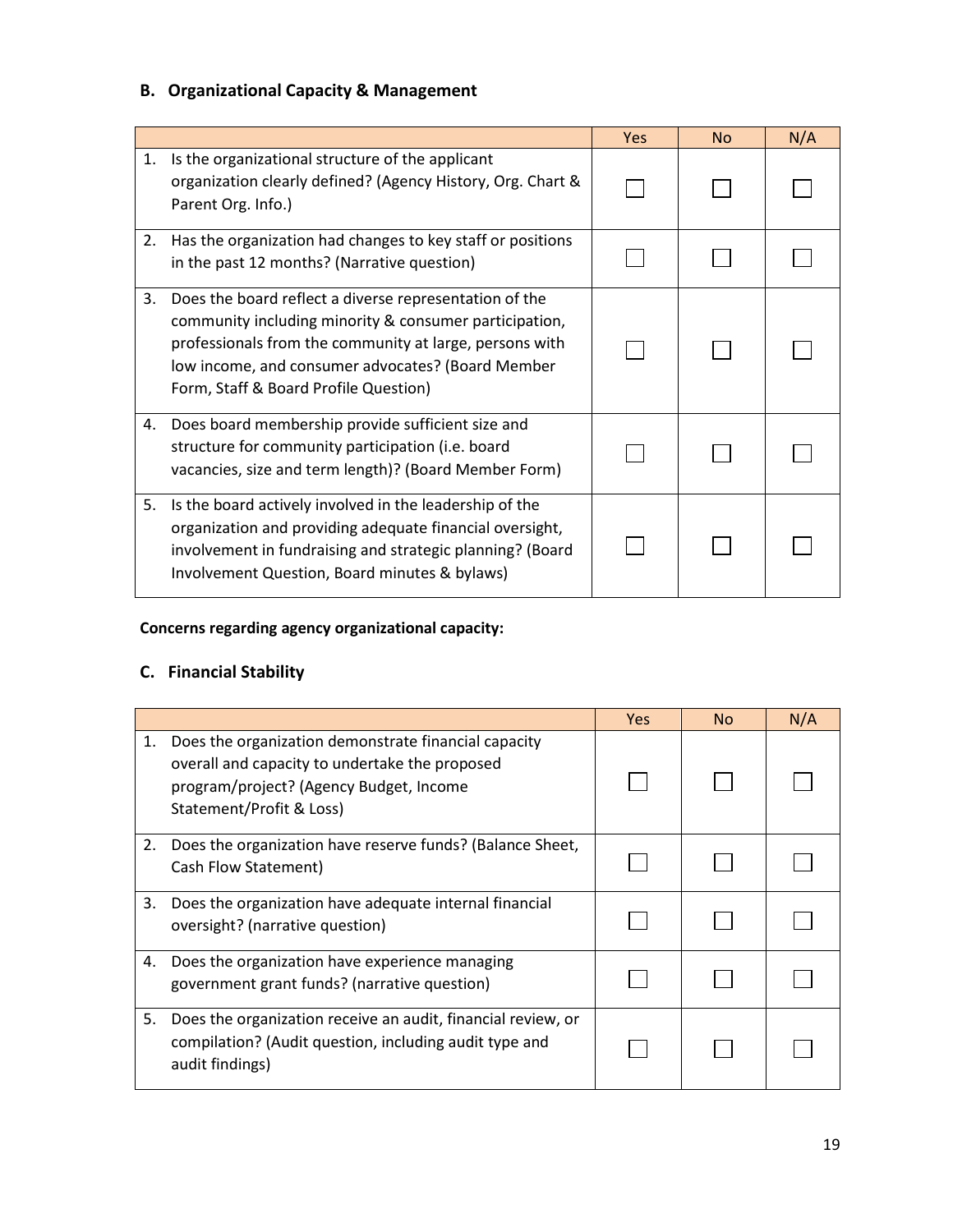| 6. | Is the organization involved in any litigation, have IRS<br>problems or unresolved audit findings?                                                                                                                                                                                                                                                                                                                                                                                                                                                                                                                                                                                                                                                                                                                                                                                                                                                                                             |  |  |
|----|------------------------------------------------------------------------------------------------------------------------------------------------------------------------------------------------------------------------------------------------------------------------------------------------------------------------------------------------------------------------------------------------------------------------------------------------------------------------------------------------------------------------------------------------------------------------------------------------------------------------------------------------------------------------------------------------------------------------------------------------------------------------------------------------------------------------------------------------------------------------------------------------------------------------------------------------------------------------------------------------|--|--|
| 7. | Did the organization file an IRS 990 tax return?                                                                                                                                                                                                                                                                                                                                                                                                                                                                                                                                                                                                                                                                                                                                                                                                                                                                                                                                               |  |  |
| 8. | Does the organization have policies and procedures<br>regarding Fiscal Control, Procurement/Purchasing and Non-<br>Discrimination? If yes, do we have a copy of the most<br>recent? If no, review and evaluate uploaded documents.<br>a. Does the Fiscal Control Policy & Procedures<br>adequately describe the fiscal management system<br>including cash controls, expenditure authorization<br>process, separation of duties, banking, account<br>reconciliation, budgetary controls, financial<br>reporting and board oversight. Are policies Board<br>approved?<br>b. Does organization have a Purchasing/Procurement<br>Policy & Procedures that address standards used<br>for purchasing goods and services, and competitive<br>process used to obtain best quality and price? Are<br>policies Board approved?<br>Does the agency have a policy of non-<br>C.<br>discrimination based on all State and Federal<br>protected classes for staff, volunteers, clients and<br>participants? |  |  |
| 9. | (For Federal Funds) Is the organization familiar with<br>procedures for the determination and allowance of costs in<br>connection with federal grants and contracts in accordance<br>with 2 CFR Part 200?                                                                                                                                                                                                                                                                                                                                                                                                                                                                                                                                                                                                                                                                                                                                                                                      |  |  |

## **Concerns regarding financial stability:**

## **D. History of Performance**

|    |                                                                                      | <b>Yes</b> | <b>No</b> | N/A |
|----|--------------------------------------------------------------------------------------|------------|-----------|-----|
| 1. | Has the agency has received funds in prior year(s)?                                  |            |           |     |
| 2. | Have prior projects been completed on schedule and<br>within original budget?        |            |           |     |
| 3. | Has the agency had problems managing funds in prior<br>years?                        |            |           |     |
| 4. | Has the agency spent federal/local funds timely?                                     |            |           |     |
| 5. | Has the agency spent down 90% of the total grant contract<br>by the end of the term? |            |           |     |
| 6. | Does the agency have outstanding monitoring issues?                                  |            |           |     |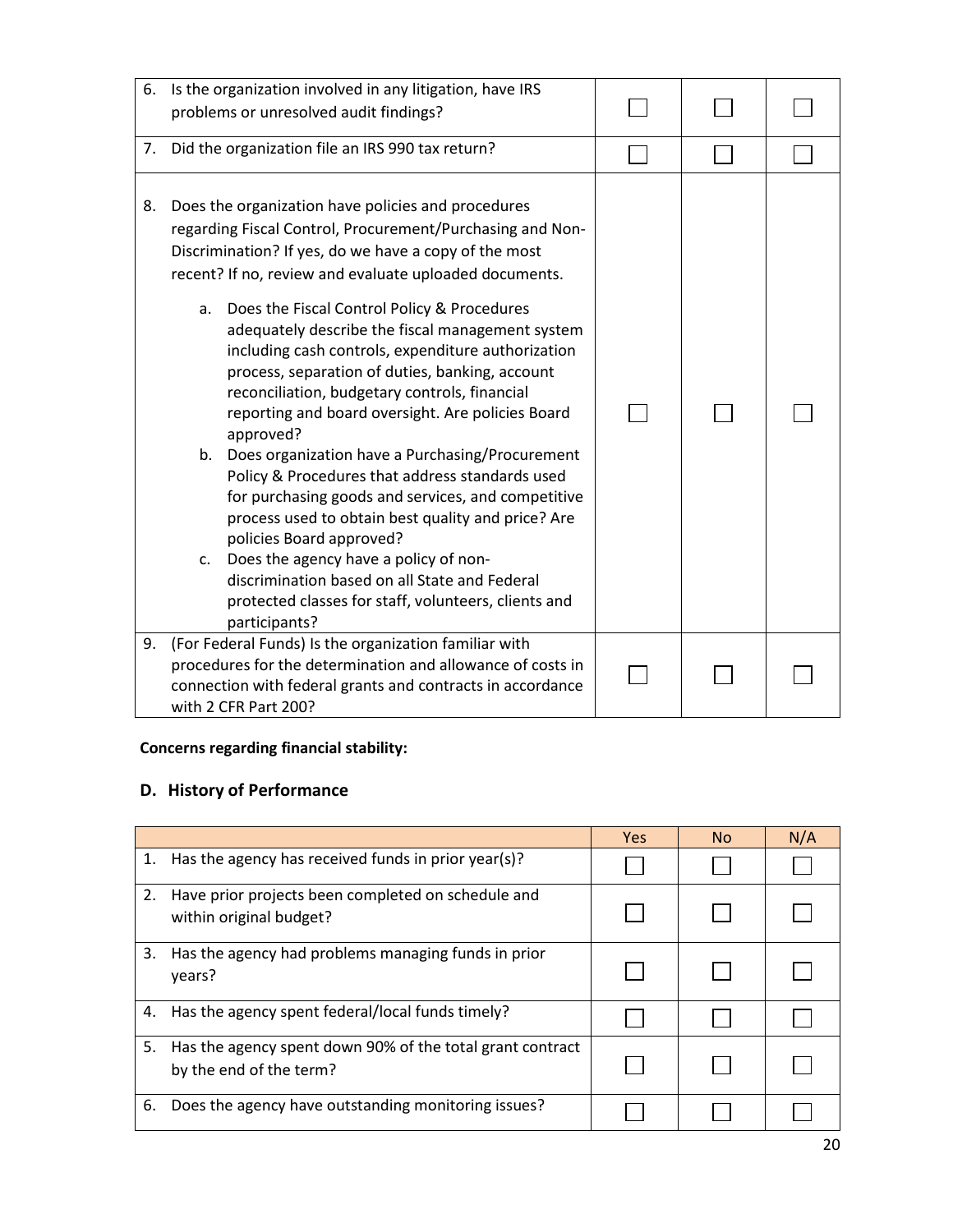| Does the Agency report timely and accurately for previous<br>contracts?    |  |  |
|----------------------------------------------------------------------------|--|--|
| Is the agency responsive; responding to staff requests in a<br>timely way? |  |  |

 **Concerns regarding history of performance with grant funds:**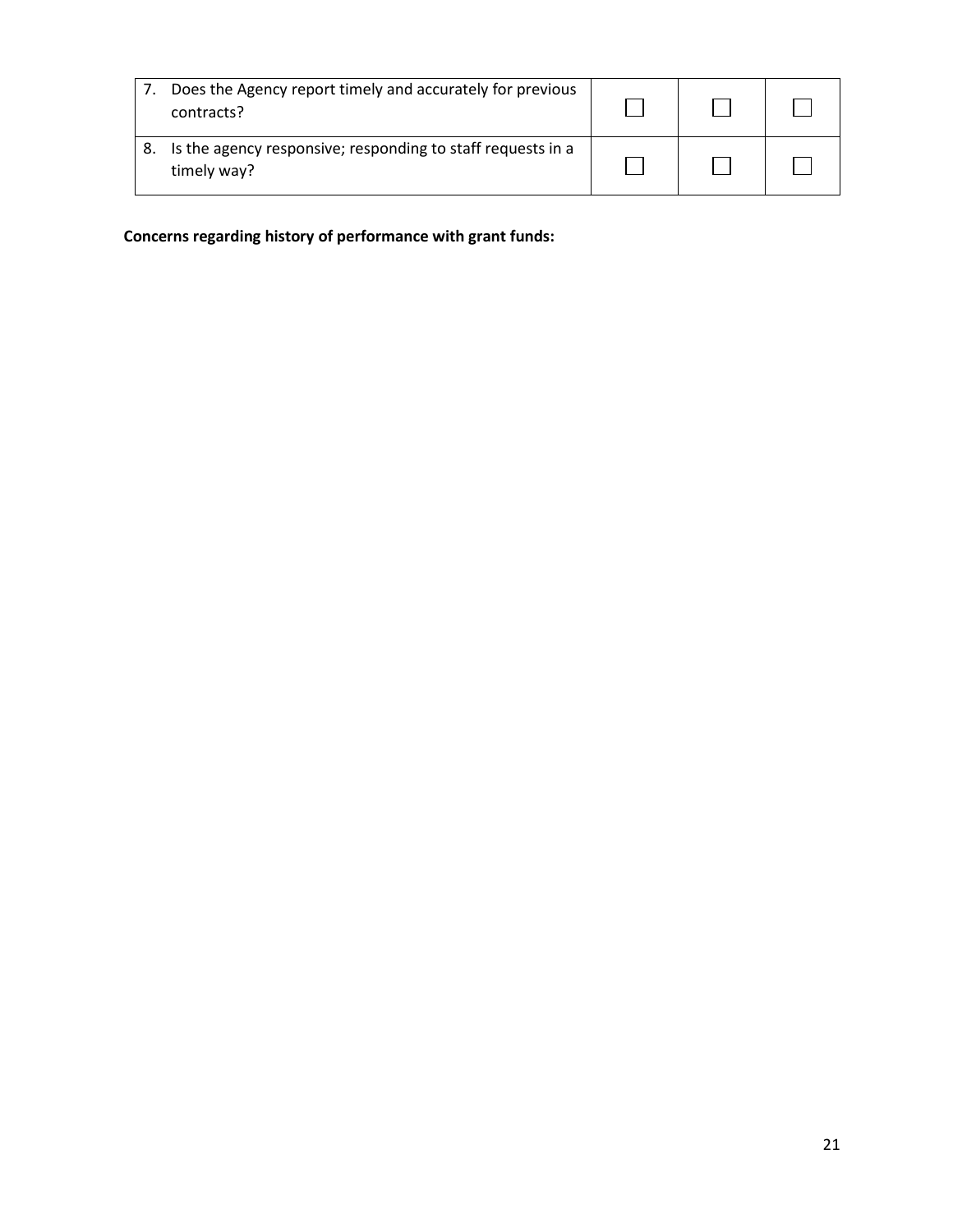## **This Section To Be Completed For HHGP & CHG Fund Eligibility**

|                                                                   |                                                                                                                                       | Yes | No | N/A |
|-------------------------------------------------------------------|---------------------------------------------------------------------------------------------------------------------------------------|-----|----|-----|
| Project:                                                          |                                                                                                                                       |     |    |     |
| 1.                                                                | Does the project serve households who are homeless or at                                                                              |     |    |     |
|                                                                   | imminent risk of becoming homeless?                                                                                                   |     |    |     |
|                                                                   | 2. Does the project directly contribute to making<br>homelessness rare and/or brief and/or one-time? (One of<br>these is acceptable.) |     |    |     |
|                                                                   | 3. Does the project meet one of the strategies in the 2018<br>Kitsap Homeless Crisis Response and Housing Plan?                       |     |    |     |
|                                                                   | 4. Is the project one of the eligible interventions for CHG?                                                                          |     |    |     |
|                                                                   | Is the project eligible for Homeless Housing Grant Funds?                                                                             |     |    |     |
| Is the project eligible for Consolidated Homeless Grant<br>Funds? |                                                                                                                                       |     |    |     |

#### **Notes or Areas of Concern:**

#### **This Section To Be Completed For AHGP Fund Eligibility**

|    |                |                                                          | Yes | No | N/A |
|----|----------------|----------------------------------------------------------|-----|----|-----|
|    | Project:       |                                                          |     |    |     |
| 1. |                | Does the project benefit very-low income households (50% |     |    |     |
|    |                | and below AMI) through one of the following:             |     |    |     |
|    |                | a. Operations & maintenance costs of housing             |     |    |     |
|    |                | projects or units within housing projects eligible to    |     |    |     |
|    |                | receive WA State Housing Trust Funds, and that           |     |    |     |
|    |                | require a supplement to rental income to cover           |     |    |     |
|    |                | ongoing operating expenses;                              |     |    |     |
|    | b.             | Acquisition, construction or rehabilitation of           |     |    |     |
|    |                | housing projects;                                        |     |    |     |
|    | C <sub>1</sub> | Rental assistance; and                                   |     |    |     |
|    | d.             | Operating costs for emergency shelters                   |     |    |     |
| 2. |                | Does the project meet the priorities identified in the   |     |    |     |
|    | NOFA?          |                                                          |     |    |     |
|    | a.             | Projects supporting building operations and              |     |    |     |
|    |                | maintenance costs and operating costs for                |     |    |     |
|    |                | emergency shelters.                                      |     |    |     |
|    | b.             | Housing activity that serves extremely low-income        |     |    |     |
|    |                | households with incomes at or below 30% AMI.             |     |    |     |
|    |                | Is the project eligible for AHGP Funds?                  |     |    |     |

#### **Notes or Areas of Concern:**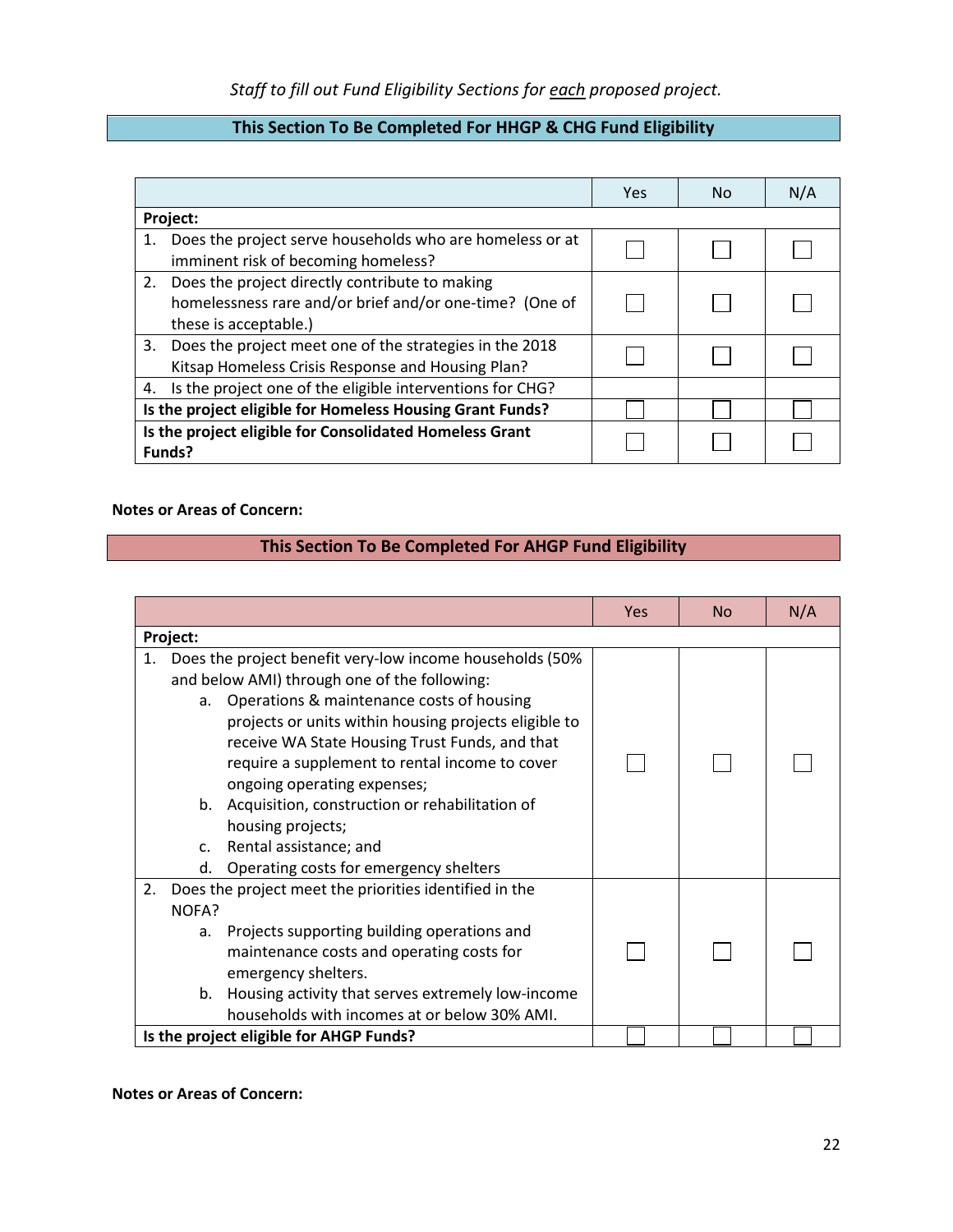## **This Section To Be Completed For CDBG Fund Eligibility**

| Project:                                                                                                     |                             |                 |     |
|--------------------------------------------------------------------------------------------------------------|-----------------------------|-----------------|-----|
| Is the project eligible under the following regulations:<br>Yes                                              | <b>No</b>                   |                 |     |
| 570.201(a)<br>Acquisition                                                                                    |                             |                 |     |
| Public Facilities 570.201(c)                                                                                 |                             |                 |     |
| Public Services 570.201(e)                                                                                   |                             |                 |     |
| Rehabilitation 570.202                                                                                       |                             |                 |     |
| Micro Business Assistance 570.201(o)(1)                                                                      |                             |                 |     |
| Does the project meet a CDBG National Objective?<br>  Yes                                                    | <b>No</b>                   |                 |     |
| Area Benefit - 570.208(a)(1)                                                                                 |                             |                 |     |
| Limited Clientele Presumed Benefit - 570.208(a)(2)(A)<br>$\bullet$                                           |                             |                 |     |
| Limited Clientele Agency Requires Client Info. - 570.208(a)(2)(B)                                            |                             |                 |     |
| Limited Clientele Income Eligibility Requirement - 570.208(a)(2)(C)<br>٠                                     |                             |                 |     |
| Limited Clientele Nature/Location of Activities - 570.208(a)(2)(D)<br>$\bullet$                              |                             |                 |     |
| Assistance to Owners of Micro-enterprise - 570.208(a)(2)(iii)                                                |                             |                 |     |
| Employment Support Services - 570.208(a)(2)(iv)                                                              |                             |                 |     |
| Housing Activities (residential) - 570.208(a)(3)                                                             |                             |                 |     |
| Job Creation/Retention - 570.208(a)(4)                                                                       |                             |                 |     |
|                                                                                                              |                             |                 |     |
| <b>Matrix Code:</b>                                                                                          |                             |                 |     |
| <b>Organization Type:</b>                                                                                    |                             |                 |     |
| Use of Funds:<br><b>Public Service</b><br>Housing                                                            | <b>Economic Development</b> |                 |     |
| If micro-enterprise, does the project specify it will provide                                                |                             |                 |     |
| assistance to a commercial enterprise that has 5 or fewer                                                    | Yes                         | No              | N/A |
| employees, one or more of whom owns the enterprise?                                                          |                             |                 |     |
| Did the project trigger the 5% Match requirement for capital                                                 |                             |                 |     |
| projects?                                                                                                    | Yes                         | No <sub>1</sub> | N/A |
|                                                                                                              |                             |                 |     |
| 2016-2020 Consolidated Plan Priority:                                                                        |                             |                 |     |
| Provision of critical services to meet basic needs and promote long-term self-sufficiency.<br>$\bullet$      |                             |                 |     |
| Increase economic opportunities for low-income individuals                                                   |                             |                 |     |
| Creation of new rental housing serving households at 50% AMI and below and/or serving<br>٠                   |                             |                 |     |
| special needs populations.                                                                                   |                             |                 |     |
| Preservation of existing rental units through acquisition and rehabilitation                                 |                             |                 |     |
| New construction of homeowner housing                                                                        |                             |                 |     |
| Rehabilitation/weatherization of homeowner housing                                                           |                             |                 |     |
| Direct financial assistance to homebuyers (i.e. down-payment assistance)                                     |                             |                 |     |
| Suitable Living Environment<br><b>HUD Objective:</b><br><b>Decent Housing</b><br><b>Economic Opportunity</b> |                             |                 |     |
| Sustainability<br>Affordability<br>Availability/Accessibility<br><b>HUD Outcome:</b>                         |                             |                 |     |
| Is the activity eligible for CDBG funds? Yes<br>No                                                           |                             |                 |     |

#### **Notes or Areas of Concern:**